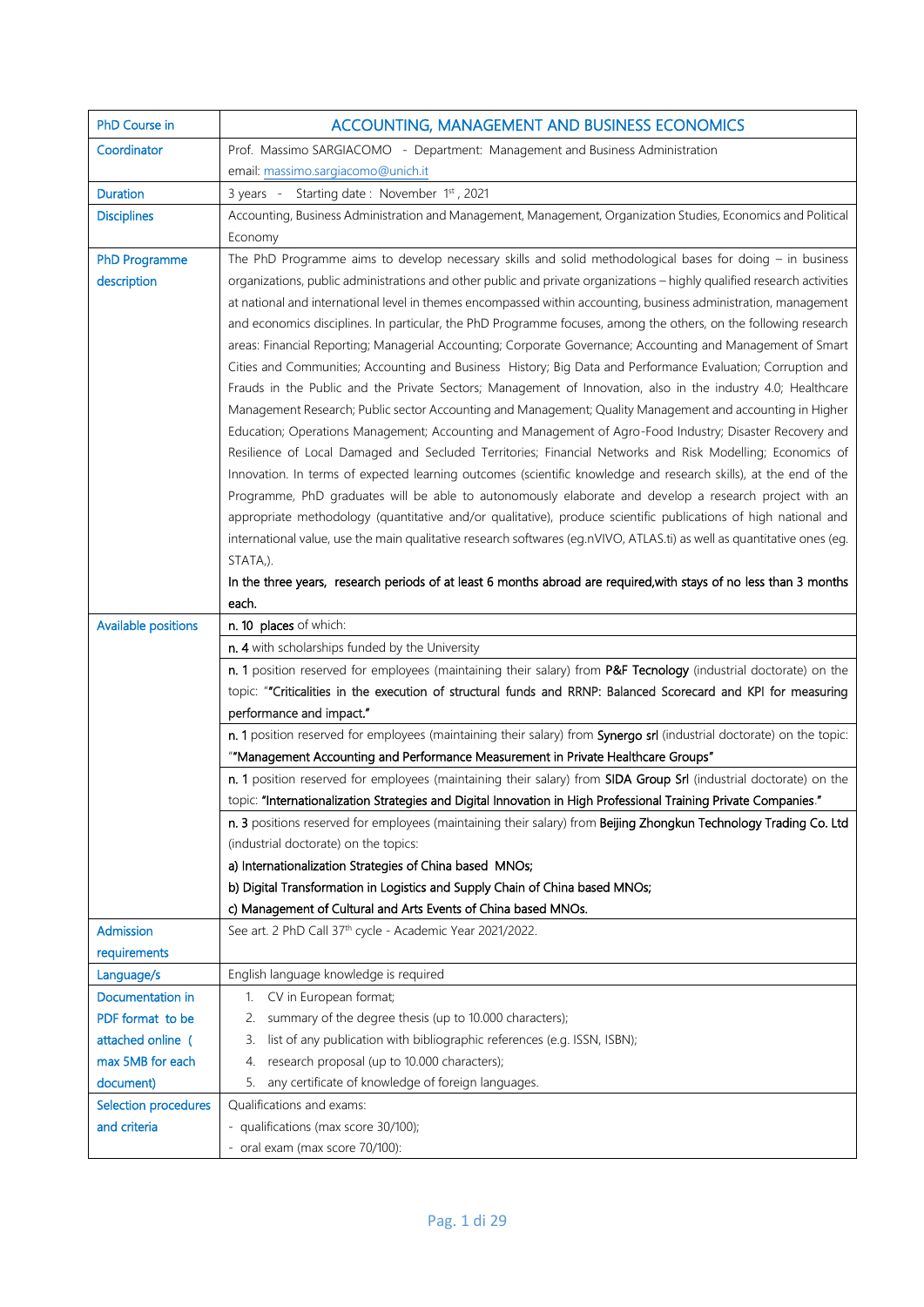|           | it will consist on a) discussion of the degree thesis (max 10 points); b) assessment of foreign language knowledge      |
|-----------|-------------------------------------------------------------------------------------------------------------------------|
|           | conducted by oral examination, whole or in part in English (max 20 points); c) the discussion of the research proposal, |
|           | with particular reference to methodological consistency and motivation (max 40 points).                                 |
|           | Candidates asking for a remote interview will be contacted via e-mail by the Admission Committee in order to define     |
|           | date and time of the interview.                                                                                         |
|           | Minimum score required: 60/100.                                                                                         |
| Exam date | The oral exam will take place on the $6th$ of September 2021 at 8:30 a.m. in the Room of the Department of              |
|           | Management and Business Administration (DEA) situated in the Campus headquarters of Pescara, at Viale Pindaro,          |
|           | 42. If it will not be possible to carry out the exam in presence due to the Covid-19 emergency, the exam will be held   |
|           |                                                                                                                         |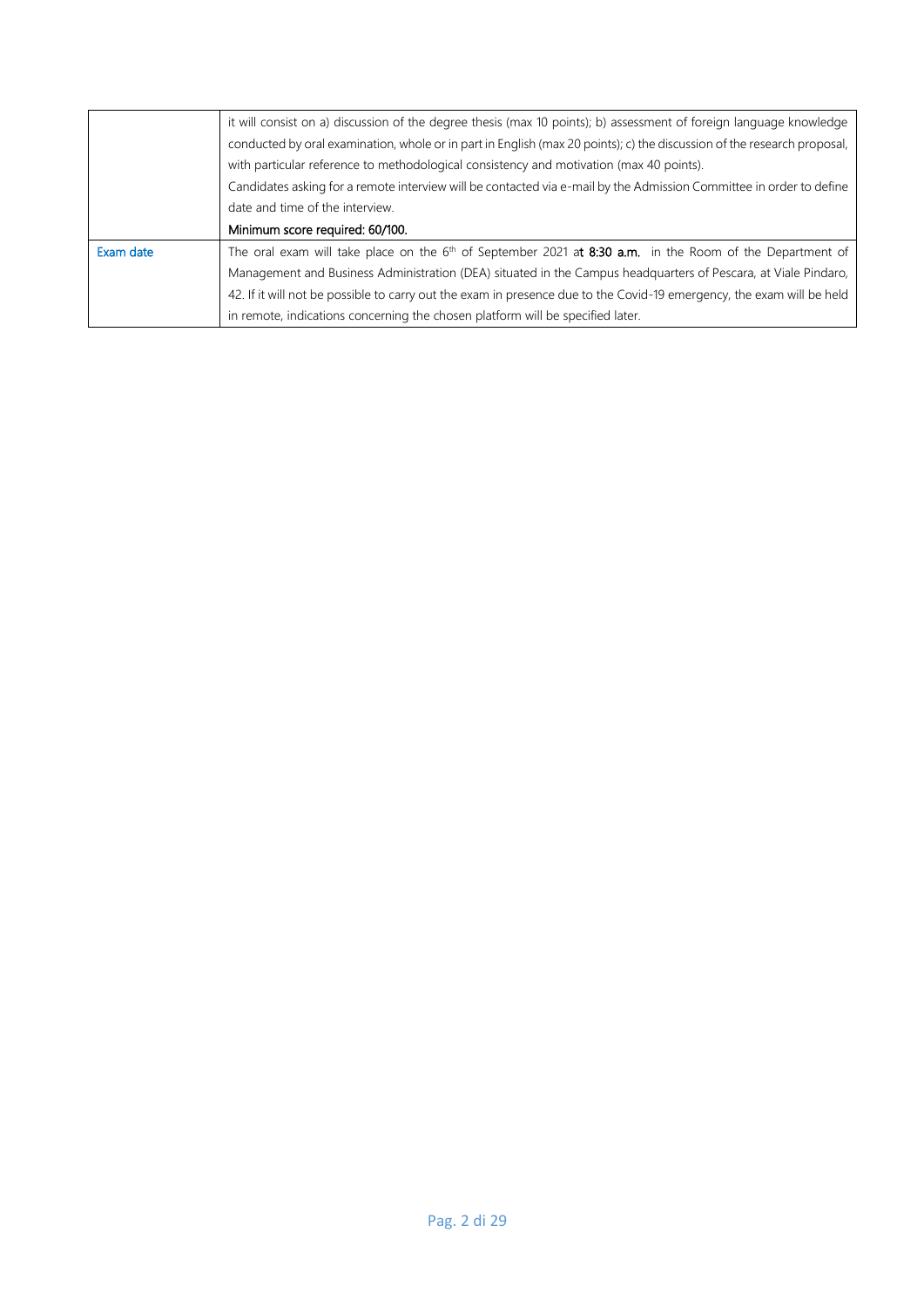| PhD Course in                  | <b>MEDICAL BIOTECHNOLOGIES</b>                                                                                                                        |
|--------------------------------|-------------------------------------------------------------------------------------------------------------------------------------------------------|
| Coordinator                    | Prof. Stefania FULLE - Department: Neuroscience, Imaging e Clinical Sciences                                                                          |
|                                | email: stefania.fulle@unich.it                                                                                                                        |
| <b>Duration</b>                | 3 years - Starting date: November 1st, 2021                                                                                                           |
| <b>Disciplines</b>             | Physiology, Biochemistry, Clinical biochemistry and clinical molecular biology, Pharmacology, Human                                                   |
|                                | anatomy, Cardiovascular diseases, Oral diseases and dentistry, Eye diseases, Applied medical techniques,                                              |
|                                | Medical and biotechnology laboratory techniques                                                                                                       |
| PhD Programme description      | The PhD is designed to prepare graduate researchers in scientific disciplines from different fields of                                                |
|                                | medical biomedical and biotechnological areas. The training will include the achievement of objectives                                                |
|                                | related to the use of innovative techniques and methods (genomics, proteomics, metabolomics) apt to                                                   |
|                                | increase the effectiveness of adaptive approaches, pharmacological and technological                                                                  |
|                                | regenerative medicine and/or reconstructive. This will allow to address issues related to induced changes                                             |
|                                | from age and/or different physiopathological states in specific tissues of man and apparatuses. In                                                    |
|                                | particular, will be addressed and developed techniques using stem cells and scaffolds of new generation                                               |
|                                | for the approach to the problems associated with the processes of repair and/or recovery of skeletal                                                  |
|                                | muscle, heart, bone and eye. Some diseases such as cardiovascular disease, inflammation and various                                                   |
|                                | cancer forms will be investigated with biotechnological approaches in order to identify and develop                                                   |
|                                | both early markers of pathogenesis and new therapeutic approaches. In dentistry, the research fields will                                             |
|                                | be related to the biological properties and the ability to use in the clinic many biomaterials used to                                                |
|                                | replace the bone. The goal will be the use of some of these biomaterials engineered with stem cells for                                               |
|                                | the regeneration of tissues and the development of diagnostic methods such as microscopy confocal in                                                  |
|                                | vivo, enabling a precise assessment of functional impairment                                                                                          |
| Curricula                      | Functional Biotechnologies                                                                                                                            |
|                                | Technological Innovation in Cardiovascular and Pharmacological Sciences                                                                               |
|                                | Biotechnologies in Integrated Surgery                                                                                                                 |
| <b>Available positions</b>     | n. 10 places of which:                                                                                                                                |
|                                | n. 4 with scholarships funded by the University<br>n. 1 scholarship funded by CAST, Dipartimento di Neuroscienze e Imaging e Dipartimento di Medicina |
|                                | e Scienze dell'Invecchiamento on the exclusive project "Evaluation of thrombin generation related to                                                  |
|                                | the fluid dynamics of the cardiac chambers in patients with atrial fibrillation"                                                                      |
|                                | n. 1 position reserved to research fellows on the exclusive project "Tumour Engineering 3D approaches                                                 |
|                                | as more predictive preclinical models"                                                                                                                |
|                                | n. 4 position reserved to employees (maintaining their salary) of the Company Synergo, Srl involved in                                                |
|                                | high qualification activities (industrial Doctorate)                                                                                                  |
| <b>Admission requirements</b>  | See art. 2 PhD Call 37th cycle - Academic Year 2021/2022.                                                                                             |
| Language/s                     | English knowledge is required                                                                                                                         |
| Documentation in PDF format    | CV (in European format, limited to academic degrees and scientific and/or professional<br>$1_{\cdot}$                                                 |
| to be attached online (max 5MB | achievements coherent to the Ph.D. program; max 10.000 characters);                                                                                   |
| for each document)             | diploma supplement or list of the examinations and marks (included marks of the 2° level degree);<br>2.                                               |
|                                | 3. name, qualification, affiliation and e-mail of one expert willing to send, on request of the Admission                                             |
|                                | Committee, a presentation letter;                                                                                                                     |
|                                | abstract of the 2 <sup>nd</sup> level degree thesis (max 10.000 characters);<br>4.                                                                    |
|                                | research proposal (max 10.000 characters);<br>5.                                                                                                      |
|                                | list of publications (if available) with bibliographical references to ISSN/ISBN or DOI;<br>6.                                                        |
|                                | any certification of English knowledge.<br>7.                                                                                                         |
| Selection procedures and       | Qualifications and exams:                                                                                                                             |
| criteria                       | - qualifications (max score 40/100);                                                                                                                  |
|                                | - oral exam (max score 60/100).                                                                                                                       |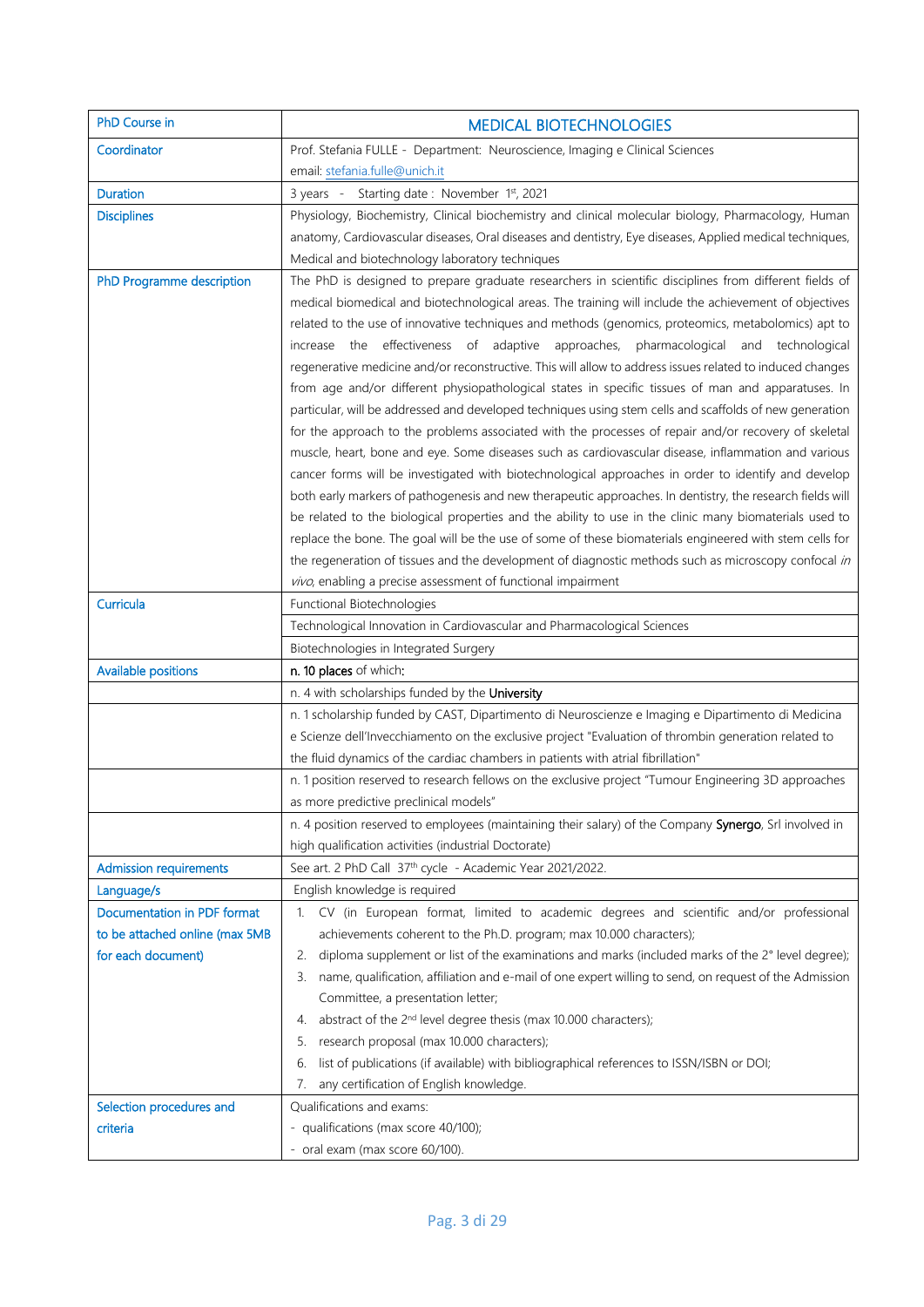|           | The oral exam will consist of a discussion of: a) degree thesis; b) publications; c) a given topic in English                |
|-----------|------------------------------------------------------------------------------------------------------------------------------|
|           | language, chosen among several ones, selected by the Admission Committee (for foreign applicants, the                        |
|           | interview will be carried out in English ); d) the research proposal.                                                        |
|           | Minimum score required: 60/100.                                                                                              |
| Exam date | The oral exam will take place on the 23 <sup>rd</sup> of September 2021 <b>at 9.00 a.m.</b> The exam will be held in remote, |
|           | indications concerning the chosen platform will be specified later.                                                          |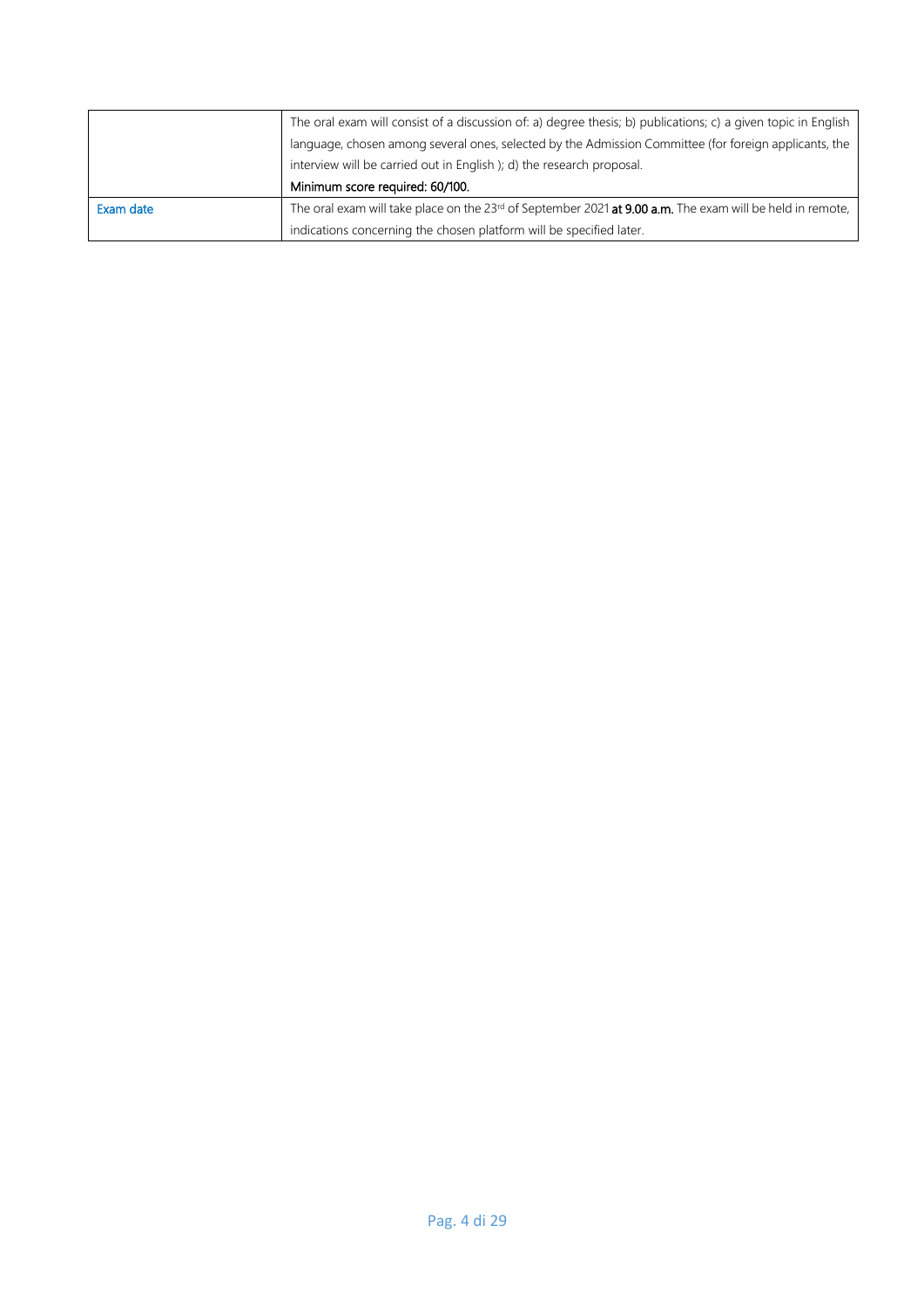| PhD Course in                 | <b>BUSINESS AND BEHAVIOURAL SCIENCES</b>                                                                                     |
|-------------------------------|------------------------------------------------------------------------------------------------------------------------------|
| Coordinator                   | Prof. Riccardo PALUMBO                                                                                                       |
|                               | Department of Neuroscience, Imaging and Clinical Sciences                                                                    |
|                               | email: r.palumbo@unich.it                                                                                                    |
|                               | Url: http://www.bbs.unich.it                                                                                                 |
| <b>Duration</b>               | 3 years - Starting date: November 1st, 2021                                                                                  |
| <b>Disciplines</b>            | Economics, Business administration and management, Finance, Organization studies, Statistics, Mathematical                   |
|                               | methods of economy, Finance and actuarial sciences, General psychology, Psychobiology and physiological                      |
|                               | psychology, Developmental and educational psychology, Social psychology.                                                     |
| <b>PhD Programme</b>          | The Ph.D in Business & Behavioural Sciences was born within the context of the latest behavioural and                        |
| description                   | experimental shift that has revolutionized economics and management.                                                         |
|                               | Set with an interdisciplinary approach, the Ph.D aims at giving students the opportunity to learn the founding               |
|                               | elements of the behavioural sciences - from an epistemic, theoretical and methodological point of view - and                 |
|                               | of their application in all of the areas of business (economics, finance, management, accounting, marketing,                 |
|                               | leadership, organizational behaviour). With respect to the ERC panel descriptors, the Ph.D. integrates SH1                   |
|                               | research area (Individuals, Institutions and Markets: Economics, finance and management) with SH4 research                   |
|                               | area (The Human Mind and Its Complexity: Cognitive science, psychology, linguistics, education).                             |
|                               | Future employment opportunities:                                                                                             |
|                               | The main employment opportunities for future Ph.D holders are in the managerial field, for medium-large                      |
|                               | companies (that are typically active on both a domestic and an international level). The future Ph.D holders                 |
|                               | interested in pursuing an academic career will be able to work in research centers (including non-university                 |
|                               | ones) or in other public and private bodies, in Italy or abroad. The Ph.D aims at making future students able to             |
|                               | be employable in the following professional areas:                                                                           |
|                               | - Managerial positions (for both private or public and profit or non-profit organizations); administration,                  |
|                               | accounting, marketing, HR.                                                                                                   |
|                               | - Researcher in the Ph.D research areas.                                                                                     |
|                               | Students are expected to undergo a visiting period for study and research purposes of at least 6 months.                     |
| <b>Available positions</b>    | n. 7 places, of which:                                                                                                       |
|                               | n. 4 scholarships funded by the University                                                                                   |
|                               | n. 1 places without scholarship:                                                                                             |
|                               | n. 1 position reserved to employees (maintaining their salary) of the Company UdA-Analytics, involved in high                |
|                               | qualification activities (industrial Doctorate) on the topic: "Behavioural Economics and Business Management"                |
|                               | n. 1 position reserved to employees (maintaining their salary) of the Company ME Electronics involved in high                |
|                               | qualification activities (industrial Doctorate) on the topic: "Behavioural Economics and Business Management"                |
| <b>Admission requirements</b> | See art. 2 PhD Call 37 <sup>th</sup> cycle - Academic Year 2021/2022.                                                        |
| Language/s                    | English knowledge is required                                                                                                |
| <b>Documentation in PDF</b>   | CV European format (in English);<br>1.                                                                                       |
| format to be attached         | motivation letter (in English);<br>2.                                                                                        |
| online (max 5MB for           | research proposal (in English).<br>3.                                                                                        |
| each document)                |                                                                                                                              |
| <b>Selection procedures</b>   | Candidates will undergo an oral exam (in remote).                                                                            |
| and criteria                  | During the oral exam, candidates will: a) discuss their CV (max 20 points); b) discuss their motivation letter (max          |
|                               | 20 points); c) discuss their research proposal (max 40 points); d) undergo an English knowledge assessment (by               |
|                               | discussing the above-mentioned points in English in part or totally, max 20 points).                                         |
|                               | In order to be eligible, candidates must achieve a total score of at least 60/100 points.                                    |
| Exam date                     | The oral exam will take place remotely starting on the 17 <sup>th</sup> of September 2021 at 10.00 am, on the Zoom platform. |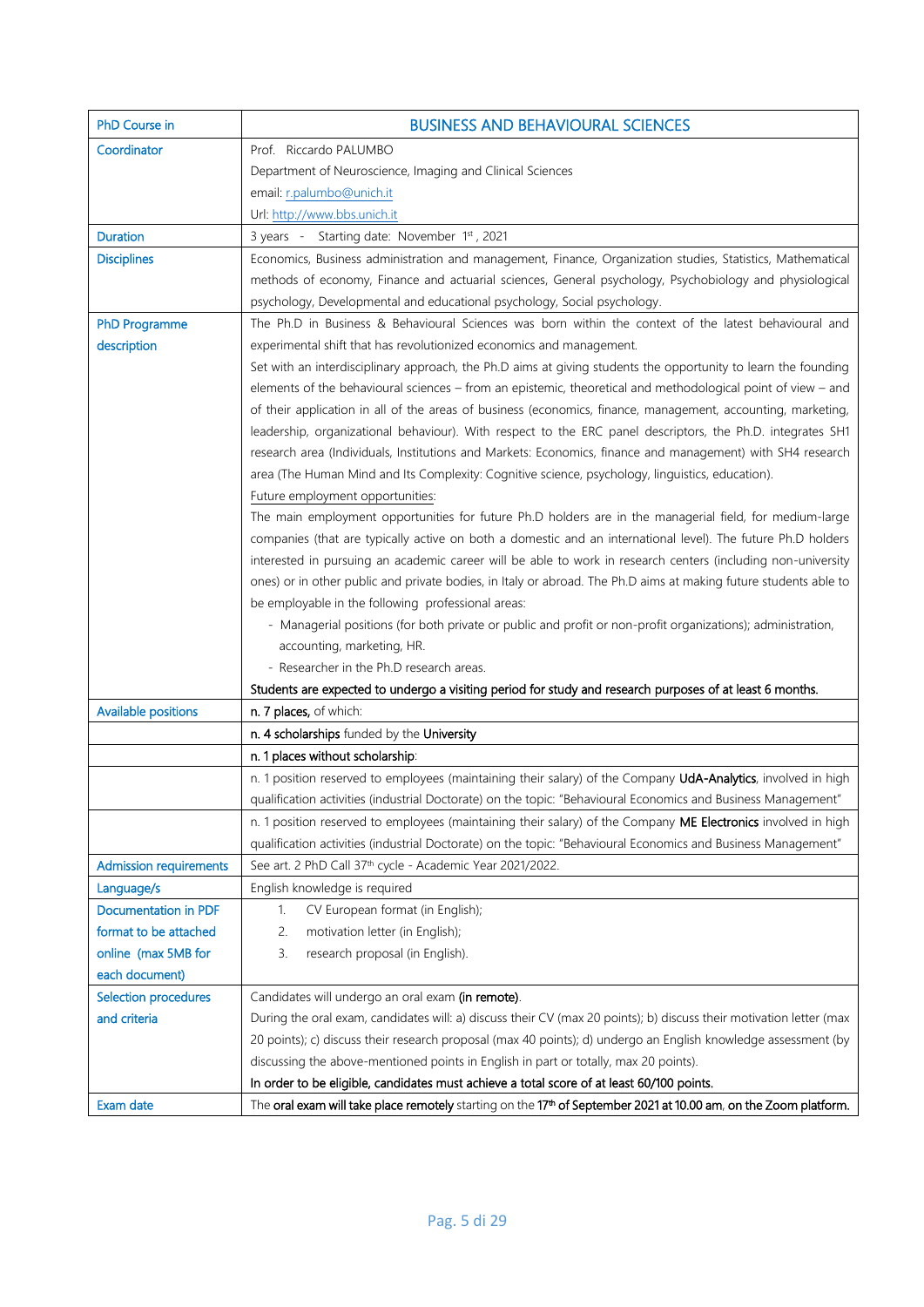| PhD Course in                                                                       | <b>BUSINESS, INSTITUTIONS, MARKETS</b>                                                                                                                                                                                                                                                                                                                                                                                                                                                                                                                                                                                                                                                                                                                                                                                                                                                                                                                                                                                                                                                                                                                                                                                                                                                                                                                                                                                                                                                                                                                                                                                                                                                                                                                                                                                                                                                                                                                                                                                                     |
|-------------------------------------------------------------------------------------|--------------------------------------------------------------------------------------------------------------------------------------------------------------------------------------------------------------------------------------------------------------------------------------------------------------------------------------------------------------------------------------------------------------------------------------------------------------------------------------------------------------------------------------------------------------------------------------------------------------------------------------------------------------------------------------------------------------------------------------------------------------------------------------------------------------------------------------------------------------------------------------------------------------------------------------------------------------------------------------------------------------------------------------------------------------------------------------------------------------------------------------------------------------------------------------------------------------------------------------------------------------------------------------------------------------------------------------------------------------------------------------------------------------------------------------------------------------------------------------------------------------------------------------------------------------------------------------------------------------------------------------------------------------------------------------------------------------------------------------------------------------------------------------------------------------------------------------------------------------------------------------------------------------------------------------------------------------------------------------------------------------------------------------------|
| Coordinator                                                                         | Prof. Federico BRIOLINI - Department of Legal and Social Sciences                                                                                                                                                                                                                                                                                                                                                                                                                                                                                                                                                                                                                                                                                                                                                                                                                                                                                                                                                                                                                                                                                                                                                                                                                                                                                                                                                                                                                                                                                                                                                                                                                                                                                                                                                                                                                                                                                                                                                                          |
|                                                                                     | email: federico.briolini@unich.it                                                                                                                                                                                                                                                                                                                                                                                                                                                                                                                                                                                                                                                                                                                                                                                                                                                                                                                                                                                                                                                                                                                                                                                                                                                                                                                                                                                                                                                                                                                                                                                                                                                                                                                                                                                                                                                                                                                                                                                                          |
| <b>Duration</b>                                                                     | 3 years - Starting date: November 1st, 2021                                                                                                                                                                                                                                                                                                                                                                                                                                                                                                                                                                                                                                                                                                                                                                                                                                                                                                                                                                                                                                                                                                                                                                                                                                                                                                                                                                                                                                                                                                                                                                                                                                                                                                                                                                                                                                                                                                                                                                                                |
| <b>Disciplines</b>                                                                  | Informatics, Commercial Law, Public Law, Administrative Law, Tax Law, Probability and statistics,<br>Economic and political geography, Economics, Economic Policy, Public economics, Applied economics,<br>Business administration and accounting studies, Management, Organization and human resource<br>management, Financial markets and institutions, Economic history, Commodity sciences, Economic<br>statistics.                                                                                                                                                                                                                                                                                                                                                                                                                                                                                                                                                                                                                                                                                                                                                                                                                                                                                                                                                                                                                                                                                                                                                                                                                                                                                                                                                                                                                                                                                                                                                                                                                    |
| PhD Programme description                                                           | The Ph.D. programme in BUSINESS, INSTITUTIONS, MARKETS (BIM) lies mainly within the sectors of the<br>European Research Council (ERC) "SH1 Individuals, institutions and markets" and "SH2 Institutions, values,<br>beliefs and behavior". The title of the programme derives from the integration of these sectors. This area<br>of research stands out for its markedly interdisciplinary approach to complex issues regarding<br>companies, the markets in which they operate, their interrelations with other institutions, as well as the<br>natural environment and territory.<br>The PhD program in BIM aims at training high-profile scholars able to analyse complex problems in the<br>economic and law sectors through a multidisciplinary approach, also including information technology<br>and mathematical skills. At the completion of their studies, doctoral students will have assimilated an<br>integrated knowledge of the theoretical and methodological issues of business, economic and law<br>disciplines and will be able to use the acquired tools for the analysis and solution of both theoretical and<br>empirical problems.<br>The PhD Training Programme includes courses aimed at homogenising the common body of knowledge<br>necessary for the development of multidisciplinary interactions, as well as specialised courses aimed at<br>developing original research, the results of which can be subject to publication through the best scientific<br>channels of the field. The enhancement of each student's skills will take place through individual research<br>projects, through sharing and cross-fertilisation of the various disciplinary approaches in order to arrive<br>at the ultimate goal of developing critical thinking skills and scientific autonomy.<br>The doctoral students are required to spend abroad a minimum period of three months throughout the<br>three years carrying out research activities in internationally-recognised training and research<br>organisations. |
| <b>Available positions</b>                                                          | n. 8 places, of which:                                                                                                                                                                                                                                                                                                                                                                                                                                                                                                                                                                                                                                                                                                                                                                                                                                                                                                                                                                                                                                                                                                                                                                                                                                                                                                                                                                                                                                                                                                                                                                                                                                                                                                                                                                                                                                                                                                                                                                                                                     |
|                                                                                     | n. 4 with scholarship funded by the University                                                                                                                                                                                                                                                                                                                                                                                                                                                                                                                                                                                                                                                                                                                                                                                                                                                                                                                                                                                                                                                                                                                                                                                                                                                                                                                                                                                                                                                                                                                                                                                                                                                                                                                                                                                                                                                                                                                                                                                             |
|                                                                                     | n. 1 scholarship "Fondo Sostegno Giovani" bound on the following research topic: "Formal methods for                                                                                                                                                                                                                                                                                                                                                                                                                                                                                                                                                                                                                                                                                                                                                                                                                                                                                                                                                                                                                                                                                                                                                                                                                                                                                                                                                                                                                                                                                                                                                                                                                                                                                                                                                                                                                                                                                                                                       |
|                                                                                     | the analysis and verification of networks and software systems".                                                                                                                                                                                                                                                                                                                                                                                                                                                                                                                                                                                                                                                                                                                                                                                                                                                                                                                                                                                                                                                                                                                                                                                                                                                                                                                                                                                                                                                                                                                                                                                                                                                                                                                                                                                                                                                                                                                                                                           |
|                                                                                     | n. 1 position reserved to employees (maintaining their salary) of the Company CREA Srl, involved in high<br>qualification activities (industrial Doctorate) on the topic: "Training and validation of skills, in particular in<br>socio-health and health services".                                                                                                                                                                                                                                                                                                                                                                                                                                                                                                                                                                                                                                                                                                                                                                                                                                                                                                                                                                                                                                                                                                                                                                                                                                                                                                                                                                                                                                                                                                                                                                                                                                                                                                                                                                       |
|                                                                                     | n. 1 position reserved to employees (maintaining their salary) of UNIDROIT, involved in high qualification<br>activities (industrial Doctorate) on the topic: "Financial Markets in the age of Digital Assets: the role of<br>Private Law".                                                                                                                                                                                                                                                                                                                                                                                                                                                                                                                                                                                                                                                                                                                                                                                                                                                                                                                                                                                                                                                                                                                                                                                                                                                                                                                                                                                                                                                                                                                                                                                                                                                                                                                                                                                                |
|                                                                                     | n. 1 position reserved to employees (maintaining their salary) of the Company OLINDA SAS involved in<br>high qualification activities (industrial Doctorate) on the topic: "Open banking & API economics for<br>business payment management: integrated tools to automate financial and accounting processes".                                                                                                                                                                                                                                                                                                                                                                                                                                                                                                                                                                                                                                                                                                                                                                                                                                                                                                                                                                                                                                                                                                                                                                                                                                                                                                                                                                                                                                                                                                                                                                                                                                                                                                                             |
| <b>Admission requirements</b>                                                       | See article 2 PhD Call 37 <sup>th</sup> cycle - Academic Year 2021/2022.                                                                                                                                                                                                                                                                                                                                                                                                                                                                                                                                                                                                                                                                                                                                                                                                                                                                                                                                                                                                                                                                                                                                                                                                                                                                                                                                                                                                                                                                                                                                                                                                                                                                                                                                                                                                                                                                                                                                                                   |
| Language/s                                                                          | English knowledge is required                                                                                                                                                                                                                                                                                                                                                                                                                                                                                                                                                                                                                                                                                                                                                                                                                                                                                                                                                                                                                                                                                                                                                                                                                                                                                                                                                                                                                                                                                                                                                                                                                                                                                                                                                                                                                                                                                                                                                                                                              |
| Documentation in PDF format<br>to be attached online (max<br>5MB for each document) | 1. CV (limited to academic degrees and scientific and/or professional achievements consistent with<br>the Ph.D. programme; max 10 000 characters);<br>diploma supplement or list of the examinations and marks (included final marks of the 2nd level<br>2.<br>degree);                                                                                                                                                                                                                                                                                                                                                                                                                                                                                                                                                                                                                                                                                                                                                                                                                                                                                                                                                                                                                                                                                                                                                                                                                                                                                                                                                                                                                                                                                                                                                                                                                                                                                                                                                                    |
|                                                                                     | abstract of the 2 <sup>nd</sup> level degree thesis (max 10 000 characters);<br>3.                                                                                                                                                                                                                                                                                                                                                                                                                                                                                                                                                                                                                                                                                                                                                                                                                                                                                                                                                                                                                                                                                                                                                                                                                                                                                                                                                                                                                                                                                                                                                                                                                                                                                                                                                                                                                                                                                                                                                         |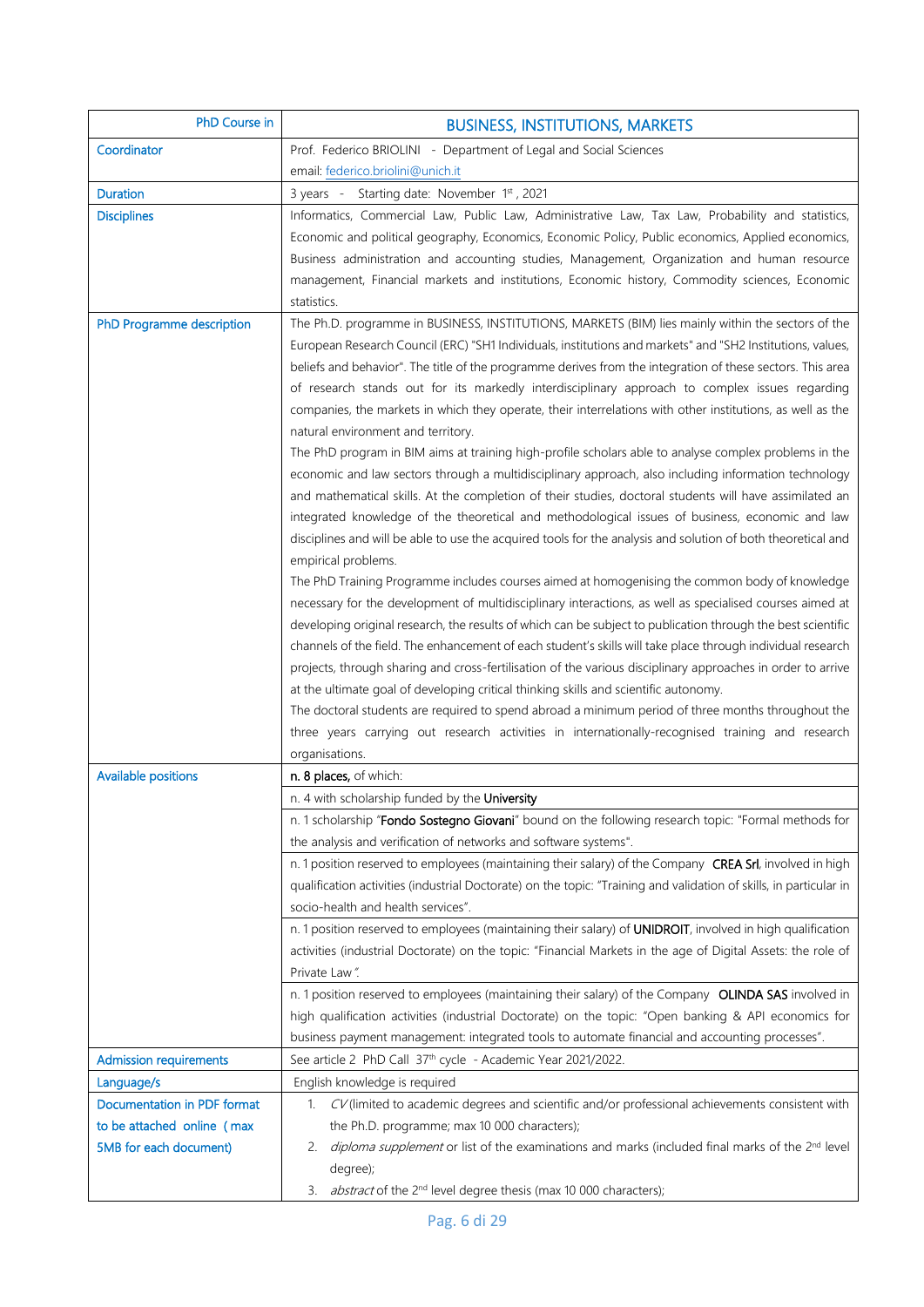|                          | 4. research proposal (max 10 000 characters).                                                                   |
|--------------------------|-----------------------------------------------------------------------------------------------------------------|
| Selection procedures and | Qualifications and exams:                                                                                       |
| criteria                 | - assessment of qualifications and research proposal (max score 50/100);                                        |
|                          | - oral interview (max score 50/100):                                                                            |
|                          | it will consist of: a) discussing the $2^{nd}$ level degree thesis; b) discussing the research proposal; c)     |
|                          | demonstrating the knowledge of English (by submitting to the candidate a text randomly chosen from              |
|                          | an adequate number of texts provided by the Admission Committee); d) discussing the specific                    |
|                          | research topic (additional test, only for those candidates applying for a position bound on a specific          |
|                          | research topic).                                                                                                |
|                          | Candidates living abroad asking for a remote interview will be contacted via e-mail by the Admission            |
|                          | Committee.                                                                                                      |
|                          | Minimum score required: 60/100.                                                                                 |
| Exam date                | The oral exam will take place on the 16 <sup>th</sup> of September 2021 at 9:30 a.m. in the Campus headquarters |
|                          | of Pescara, Viale Pindaro, 42. If it will not be possible to carry out the exam in presence due to the Covid-   |
|                          | 19 emergency, the exam will be held in remote, indications concerning the chosen platform will be               |
|                          | specified later.                                                                                                |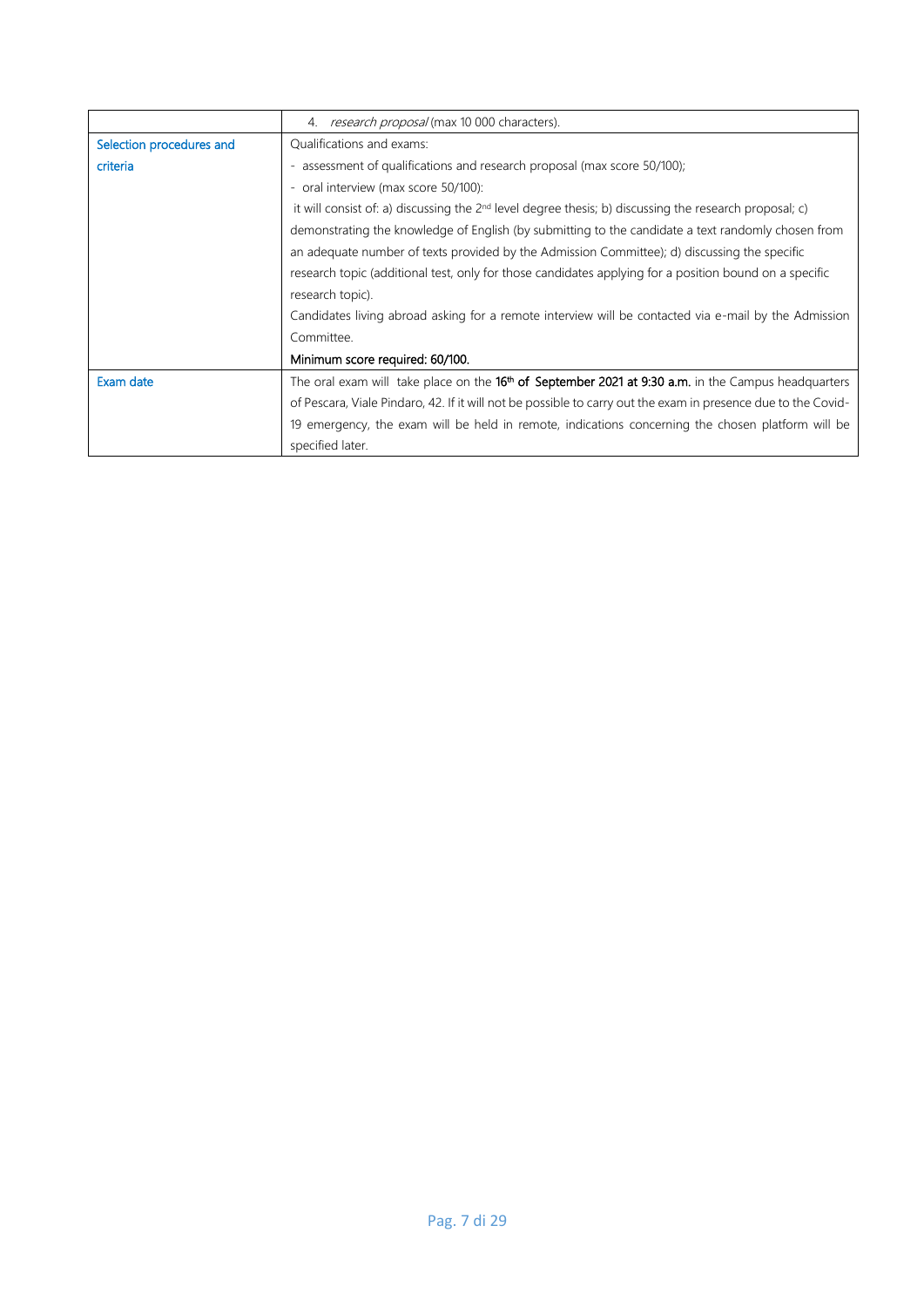| <b>PhD Course in</b>          | <b>CULTURAL HERITAGE STUDIES. TEXTS, WRITINGS, IMAGES</b>                                                     |
|-------------------------------|---------------------------------------------------------------------------------------------------------------|
| Coordinator                   | Prof. Carmine CATENACCI, Department: Literature, Arts and Social Sciences                                     |
|                               | email: carmine.catenacci@unich.it                                                                             |
| <b>Duration</b>               | 3 years - Starting date: November 1st 2021                                                                    |
| <b>Disciplines</b>            | Greek History, Greek Language and Literature, Roman History, Latin Language and Literature, Classical         |
|                               | Philology, Romance Philology and Linguistics, Medieval Latin Philology and Literature, Medieval               |
|                               | History, Palaeography, Medieval Art History, Modern Art History, Contemporary Art History,                    |
|                               | Museology, Art Criticism and Art Restoration.                                                                 |
| PhD Programme description     | The present PhD programme aims at promoting the study of the cultural heritage of the Ancient world           |
|                               | and, in particular, of the transmission of classical culture in its manifold themes and forms: the tradition  |
|                               | of texts, documents and historical sources; the survival and recurrences of ancient art and literature;       |
|                               | the evolution of writings and book forms.                                                                     |
|                               | As classical civilization constitutes the backbone of the western culture, it has deeply influenced the       |
|                               | development of the European cultural heritage by engaging a productive dialectic between continuity           |
|                               | and innovation in different periods and contexts.                                                             |
|                               | The PhD programme provides future scholars with highly specialized and up to date research tools              |
|                               | and methods, in order to allow students to: 1) gain a thorough knowledge of both the material and             |
|                               | conceptual dimensions of the transmission of the Classics; 2) understand and enhance the fundamental          |
|                               | contribution of the Middle and Modern Ages in the process of acquisition and transmission of the              |
|                               | Ancient culture. Although interdisciplinary, the programme is focused on a well-defined issue; it seeks       |
|                               | to give specific methodological competences in the fields of palaeography and diplomatics, philology,         |
|                               | critical analysis of literary texts and art works, historical and art historical sources. All such skills are |
|                               | necessary to a proper and solid research in the tradition, reception and interpretation of the ancients       |
|                               | from the origins to our contemporary age.                                                                     |
| <b>Available positions</b>    | n. 6 places of which:                                                                                         |
|                               | n. 4 scholarships funded by the University                                                                    |
|                               | 2 positions reserved to foreign PhD students possessing a fellowship from a foreign country                   |
| <b>Admission requirements</b> | See art. 2 PhD Call 37 <sup>th</sup> cycle - Academic Year 2021/2022.                                         |
| Language/s                    | The knowledge of one of the following foreign languages is required: English, French, German.                 |
| Documentation in PDF format   | Documents to be sent by the candidates together with their application form:                                  |
| to be attached online (max    | 6. CV in European format;                                                                                     |
| 5MB for each document)        | 7. summary of the Master's degree Thesis (max 5.000 characters);                                              |
|                               | 8. research proposal (max 10.000 characters);                                                                 |
|                               | list of publications (with bibliographical references, included ISSN/ISBN) (if available);<br>9.              |
|                               | 10. presentation letter by experts or professors (1 or 2).                                                    |
| Selection procedures and      | Selection procedures and criteria for applicants to the 4 grants funded by the University are as follows:     |
| criteria                      | qualifications (max score 20 out of 100);                                                                     |
|                               | - written exam (max score 40 out of 100);                                                                     |
|                               | - oral interview (max score 40 out of 100).                                                                   |
|                               | For the written exam, candidates can choose one of the following options:                                     |
|                               | translation of a piece of a poem from Greek or Latin with historical, literary, linguistic and                |
|                               | metrical comment;                                                                                             |
|                               | translation of a piece of a historiographical prose text from Greek or Latin with comment;                    |
|                               | transcription of one or more facsimiles from manuscripts or documents with historical,                        |
|                               | palaeographic and diplomatic comment;                                                                         |
|                               | composition on a philological topic: methods, issues, techniques, applications and critical                   |
|                               | history of texts;                                                                                             |
|                               | composition on an art historical topic: methods, issues, history and critical analysis of works               |
|                               |                                                                                                               |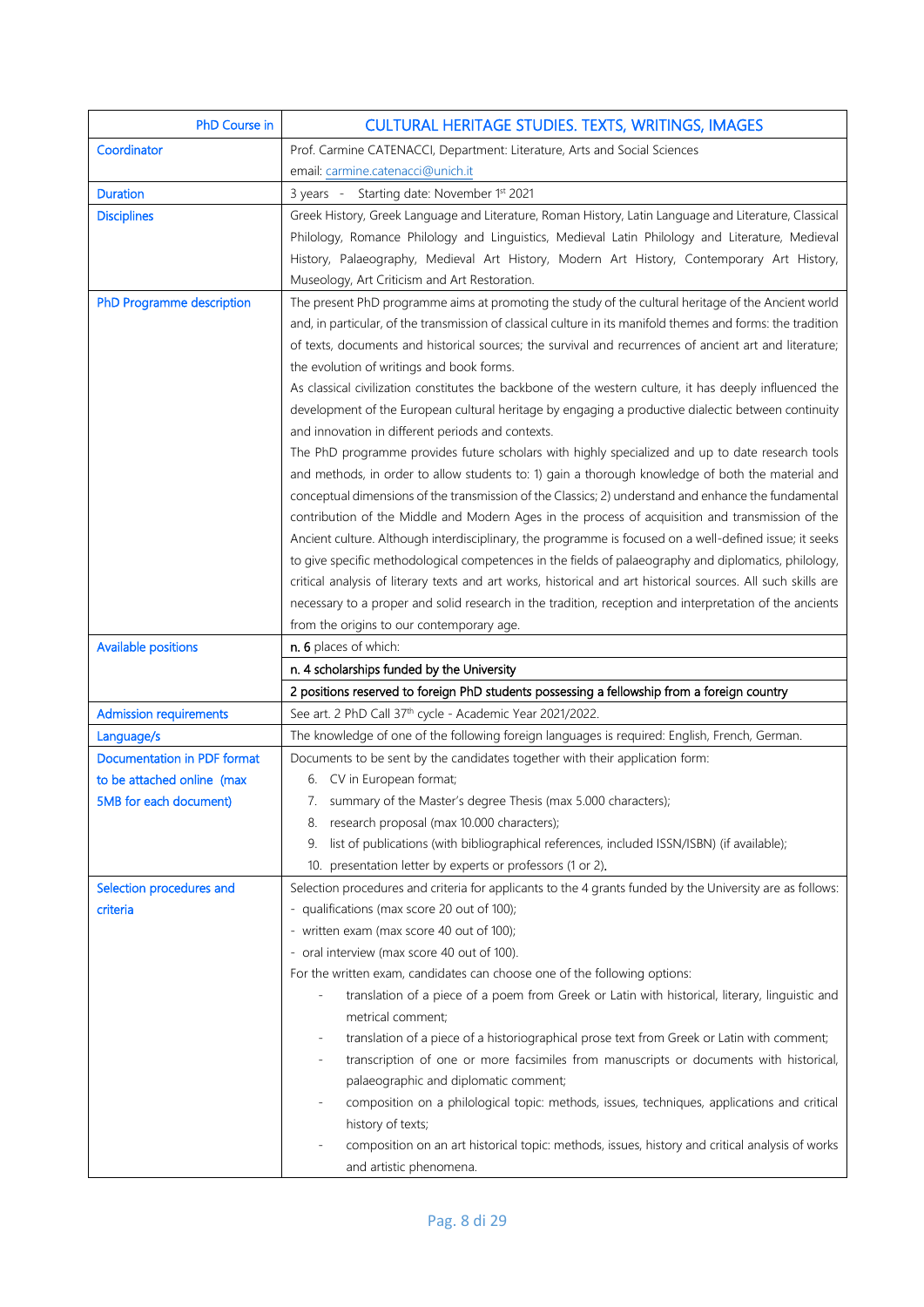|                   | Each of the above-mentioned options will be chosen among three possible topics prepared by the                         |
|-------------------|------------------------------------------------------------------------------------------------------------------------|
|                   | Admission Board in advance.                                                                                            |
|                   | Candidates will have 4 hours for their written exam.                                                                   |
|                   | Candidates must achieve the minimum score of 24 out of 100 in the written exam in order to be                          |
|                   | admitted to the oral interview.                                                                                        |
|                   | The oral interview will consist in: (a) discussion about the written exam; (b) discussion on the research              |
|                   | proposal; (c) foreign language test: the candidate will be asked to read and translate a text in English,              |
|                   | French or German.                                                                                                      |
|                   | The list of the admitted candidates will be published on the Scuola Superiore website:                                 |
|                   | https://www.scuolasuperiore.unich.it                                                                                   |
|                   | Foreign candidates can choose to be examined in one of the following languages: Italian, English,                      |
|                   | French, German. Candidates who choose to take their exam in English, French or German will have a                      |
|                   | supplementary Italian language test.                                                                                   |
|                   |                                                                                                                        |
|                   | Selection procedures and criteria for applicants to the 2 grants funded by foreign countries are as                    |
|                   | follows:                                                                                                               |
|                   | - qualifications (max score 40 out of 100);                                                                            |
|                   | - interview (max score 60 out of 100).                                                                                 |
|                   | Candidates must achieve the minimum score of 24 out of 100 in the qualifications, in order to be                       |
|                   | admitted to the interview.                                                                                             |
|                   | The interview will consist in: (a) discussion on the research proposal; (b) Italian language test.                     |
|                   | The list of the admitted candidates will be published on the Scuola Superiore website:                                 |
|                   | https://www.scuolasuperiore.unich.it                                                                                   |
|                   | Candidates can choose to take their exams in Italian/English/French/German.                                            |
|                   |                                                                                                                        |
|                   | Minimum score required: 60 out of 100.                                                                                 |
| <b>Exam dates</b> | The written test for applicants to the 4 grants funded by the University "G. D'Annunzio" will take place               |
|                   | on the 6 <sup>th</sup> of September at 10.30 a.m., in Classrooms 1 and 2 of the Chieti campus.                         |
|                   | The interview will take place on the 29 <sup>th</sup> of September at 10.30 a.m., in Classroom 1 of the Chieti campus. |
|                   | Should it not be possible to carry out the examination in person, due to the Covid-19 guidelines, the                  |
|                   | written test will be cancelled and candidates will only be interviewed, through the Microsoft Teams                    |
|                   | platform, on the 29 <sup>th</sup> of September at 10.30 a.m.                                                           |
|                   | Candidates applying for the 2 grants funded by foreign countries will only be interviewed online the                   |
|                   | 21st of September, 10.30 a.m. (Italy time zone), using the Microsoft Teams platform.                                   |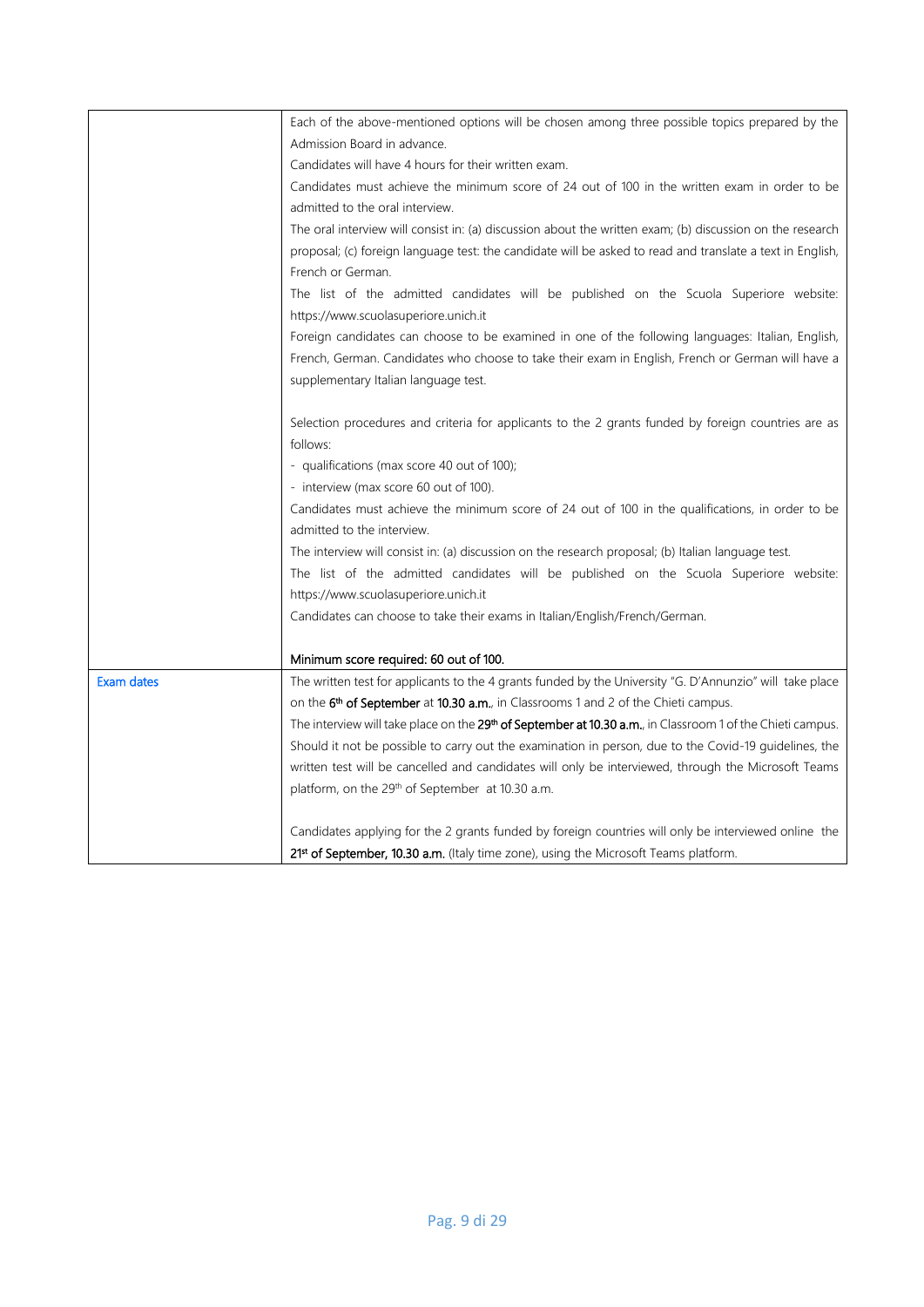| PhD Course in                 | DESIGN CULTURES: CREATIVITY, HERITAGE, ENVIRONMENTAL                                                                                                                                                |
|-------------------------------|-----------------------------------------------------------------------------------------------------------------------------------------------------------------------------------------------------|
| Coordinator                   | Prof. Claudio VARAGNOLI - Department: ARCHITECTURE                                                                                                                                                  |
|                               | email: claudio.varagnoli@unich.it                                                                                                                                                                   |
| <b>Duration</b>               | 3 years - Starting date: November 1st, 2021                                                                                                                                                         |
| <b>Disciplines</b>            | Relevant sectors ERC: SH3_1 Sustainability sciences, environment and resources; SH3_7 Spatial                                                                                                       |
|                               | development, land use, regional planning; SH3_8 Urban, regional and rural studies; SH5_6 History of                                                                                                 |
|                               | art and architecture; SH5_7 Museums, exhibitions, conservation and restoration; SH5_10 Cultural                                                                                                     |
|                               | heritage, cultural identities and memories; PE8_3Civil engineering, architecture, maritime/hydraulic                                                                                                |
|                               | engineering, geotechnics, waste treatment; PE8_10                                                                                                                                                   |
|                               | Industrial design (product design, ergonomics, man-machine interfaces, etc.);PE8_11 Sustainable                                                                                                     |
|                               | design(for recycling, for environment, eco-design)                                                                                                                                                  |
| PhD Programme description     | The program trains PhDoctors on architectural issues in an interdisciplinary outlook including the skills                                                                                           |
|                               | of architectural design, management, control, conservation of the built and natural environment, as                                                                                                 |
|                               | well as skills related to production and industrial design. This approach is linked to the most current                                                                                             |
|                               | topics of environmental sustainability and risk management of cultural heritage. Following an initial                                                                                               |
|                               | period of seminars and base courses, research activities are undertaken and then finalized by                                                                                                       |
|                               | composing the doctoral thesis. Supportive collaborations with foreign research institutions and                                                                                                     |
|                               | university partners are planned, with the possibility for doctoral candidates of obtaining a dual degree.                                                                                           |
|                               | (Doctor Europaeus or International Doctorate). The professional opportunities provided refer to:                                                                                                    |
|                               | professional and industrial world linked to the issues of the project in architecture and design; officials                                                                                         |
|                               | and managers in central and local public administration; university career in the field of Architecture                                                                                             |
|                               | and Design.                                                                                                                                                                                         |
| Curricula                     | Architectural design and Urban planning. The research topics range from urban regeneration, to the                                                                                                  |
|                               | sustainability of architectural and territorial planning, to the technical, economic and social feasibility                                                                                         |
|                               | of building interventions. Processes of transformation of the city and the territory are the main aim of                                                                                            |
|                               | the training courses, within the framework of an eco-friendly planning of the anthropized                                                                                                           |
|                               | environments, with a particular openness to new digital technologies and contemporary figurative                                                                                                    |
|                               | experimentation.                                                                                                                                                                                    |
|                               | Architecture Technology and Industrial Design. The research topics concern: Sustainable planning and<br>related Evaluation systems; High energy efficiency building; Sustainable transformation and |
|                               | maintenance of the built environment; Innovative materials and construction systems; Design for new                                                                                                 |
|                               | uses and meanings of products and innovation of digital manufacturing processes, System design for                                                                                                  |
|                               | sustainability and inclusion, Communication design for the innovation of both communicative and                                                                                                     |
|                               | visual artefacts oriented towards eco-social.                                                                                                                                                       |
|                               | Built cultural heritage. Researches are promoted on the analysis, conservation, management, detection                                                                                               |
|                               | and diagnostic monitoring of cultural, built and environmental heritage, as defined by current                                                                                                      |
|                               | regulations, in an inclusive and interdisciplinary perspective. The focus extends to the use of new                                                                                                 |
|                               | information technologies for modeling in the cultural heritage sector, and to structural interventions,                                                                                             |
|                               | as well as to the landscape in its most innovative meaning.                                                                                                                                         |
| <b>Available positions</b>    | n. 7 places of which:                                                                                                                                                                               |
|                               | n. 4 with scholarships funded by the University                                                                                                                                                     |
|                               | n. 1 position reserved to employees (maintaining their salary) of the Company Parco Nazionale della                                                                                                 |
|                               | Maiella (industrial doctorate)                                                                                                                                                                      |
|                               | n. 2 with scholarship funded by Department of Architecture                                                                                                                                          |
| <b>Admission requirements</b> | See art. 2 PhD Call 37 <sup>th</sup> cycle - Academic Year 2021/2022                                                                                                                                |
| Language                      | English knowledge is required                                                                                                                                                                       |
| Documentation in PDF format   | 11. CV European format (limited to education and scientific/professional titles consistent with this                                                                                                |
| to be attached online (max    | PhD program aims and topics, max 10.000 characters);                                                                                                                                                |
| 5MB for each document)        | 12. diploma supplement or list and scores of exams taken in the courses attended, included final                                                                                                    |
|                               | marks of the 2 <sup>nd</sup> level degree;                                                                                                                                                          |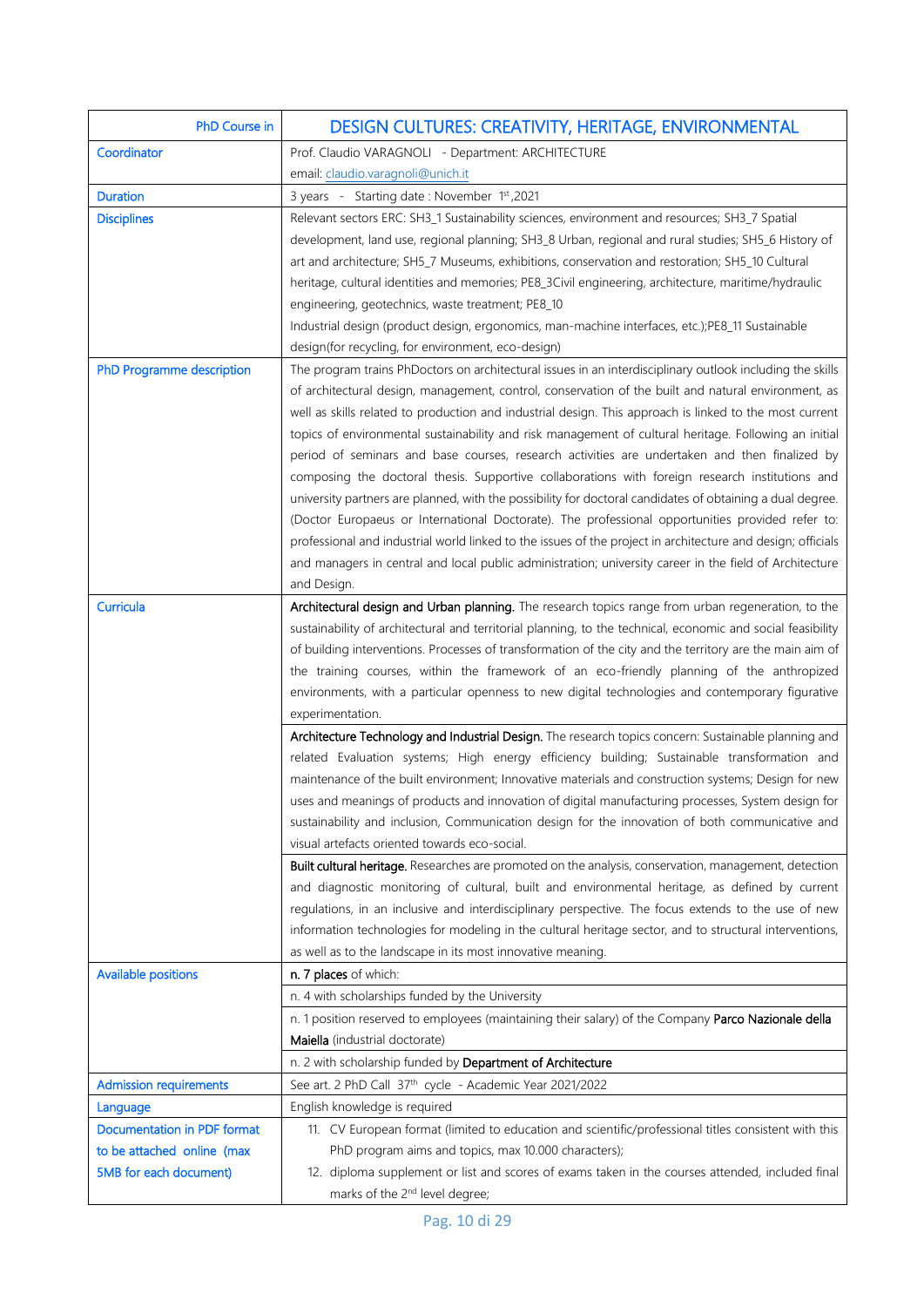|                          | 13. graduation thesis abstract and summary (max 10.000 characters);                                          |
|--------------------------|--------------------------------------------------------------------------------------------------------------|
|                          | 14. list of publications (if any) with bibliographical references to ISSN/ISBN.                              |
| Selection procedures and | Qualifications and exams:                                                                                    |
| criteria                 | - qualifications (max score 35/100);                                                                         |
|                          | - oral exam (max score 65/100).                                                                              |
|                          | it will consist of: a) graduation thesis discussion; b) discussion of publications (if any); c) English test |
|                          | (consisting of reading and translating a randomly selected scientific English text prepared by the           |
|                          | Admission Committee); d) discussion of one or more topics in the area of interest of this PhD Program,       |
|                          | which will be randomly selected among a list of topics previously prepared by the Admission                  |
|                          | Committee.                                                                                                   |
|                          | Candidates living abroad asking for a remote interview will be contacted in due time via e-mail by the       |
|                          | Admission Committee for scheduling the interview.                                                            |
|                          | Minimum score required 60/100.                                                                               |
| Exam date                | The oral exam will take place on the 15 <sup>th</sup> of September 2021 at 10 a.m. in the "Aula Consigllio", |
|                          | Department of Architecture, situated in the Campus headquarters of Pescara/Chieti, Viale Pindaro,            |
|                          | 42 - Pescara. If it will not be possible to carry out the exam in presence due to the Covid-19               |
|                          | emergency, the exam will be held in remote, indications concerning the chosen platform will be               |
|                          | specified later.                                                                                             |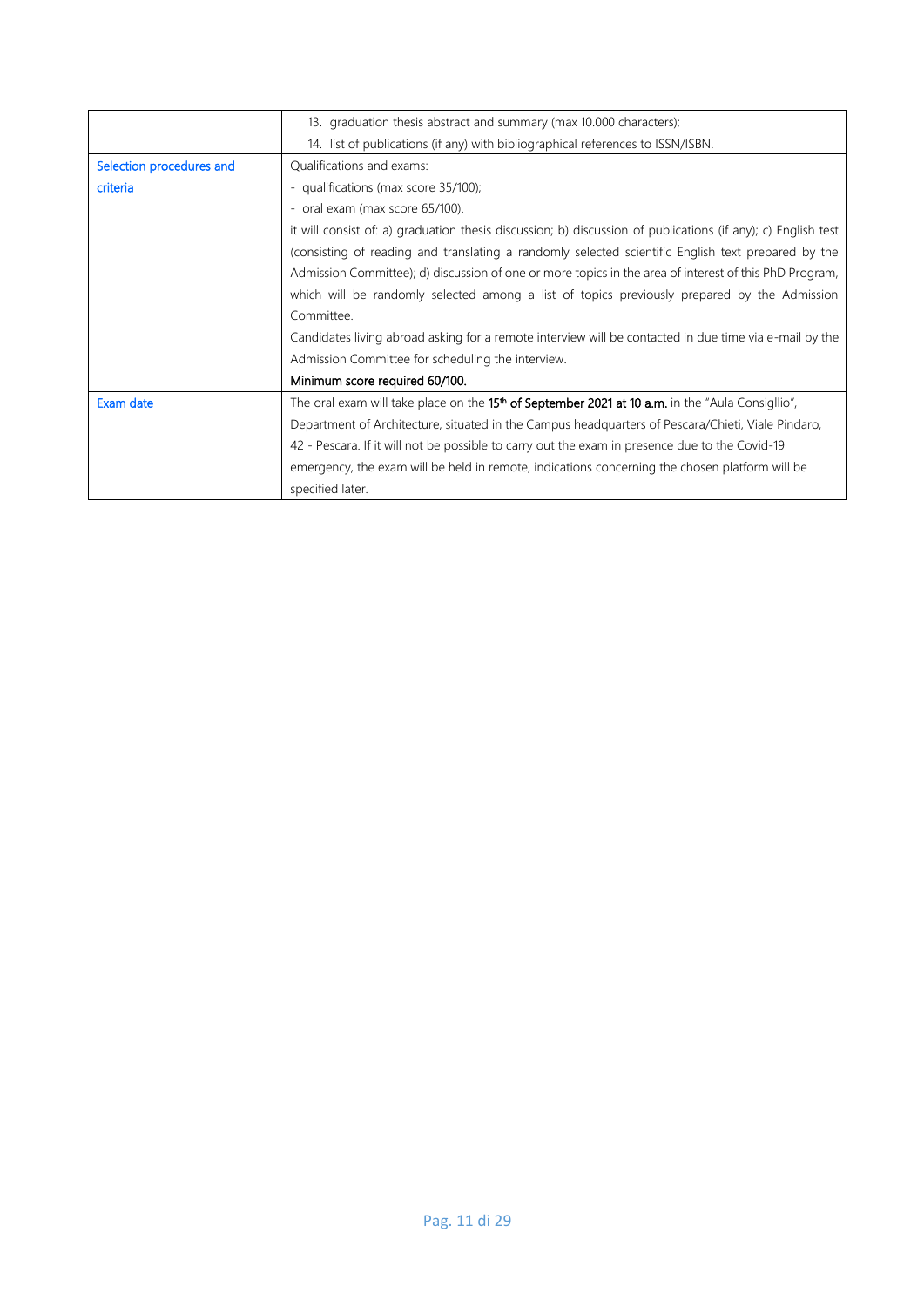| PhD Course in                 | EARTHQUAKE AND ENVIRONMENTAL HAZARDS                                                                         |
|-------------------------------|--------------------------------------------------------------------------------------------------------------|
| Coordinator                   | Prof. Giuseppina LAVECCHIA - Department: Psychological, Health and Territorial Sciences                      |
|                               | email: glavecchia@unich.it                                                                                   |
| <b>Duration</b>               | 3 years - Starting date: November 1st, 2021                                                                  |
| <b>Disciplines</b>            | Physics of the Earth and the circum-terrestrial medium, Structural geology, Physical geography and           |
|                               | geomorphology, Petrology and petrography, Solid Earth geophysics, Classical archaeology, Christian           |
|                               | and medieval archaeology, General psychology, Social psychology, Work and Organizational                     |
|                               | Psychology, Clinical psychology                                                                              |
| Ph.D. Programme description   | The Ph.D. program on Earthquake and Environmental Hazards encompasses all aspects of seismic and             |
|                               | environmental hazards, including their impact on individuals and society.                                    |
|                               | The course is primarily open to candidates with a master degree in structural geology, geophysics,           |
|                               | geomorphology, seismology, archaeology, geochemistry, petrography, physics, informatics, statistics,         |
|                               | environmental science, biology, genetics, psychology and sociology. Accordingly, candidates will             |
|                               | widen their specific competence and work with experts from many different fields.                            |
|                               | The course is into four main research areas, each of which will develop more specific topics:                |
|                               | A - "Three-dimensional seismotectonics with territorial applications" with insights into structural          |
|                               | geology, geophysics, active tectonics, earthquake geology and physics, archaeoseismology and                 |
|                               | historical seismicity, seismic hazard etc., from the local scale to the regional scale (referent Prof. Giusy |
|                               | Lavecchia, email: glavecchia@unich.it).                                                                      |
|                               | B - "Biological-geochemical and environmental hazard and risk", with insights into environmental             |
|                               | hygiene issues, biology, geochemistry, geo-medicine, physics and chemistry of the atmosphere,                |
|                               | climate change, and on the interactions between pollutants, human health, and ecosystems (referent           |
|                               | prof. Francesco Stoppa, fstoppa@unich.it).                                                                   |
|                               | C - "Geoarchaeology, archaeoseismology and risks for cultural heritage" with a multi-disciplinary            |
|                               | approach that uses different and integrated sources, methodologies and technologies. The course              |
|                               | focuses on risks that today affect the cultural heritage and historicized landscape, with a diagnostic       |
|                               | and systematic approach, applied both on a landscape and monumental scale"(referent prof. Oliva              |
|                               | Menozzi, oliva.menozzi@unich.it).                                                                            |
|                               | D - "Psycho-sociological Analysis of Risk Perception and Communication", with insights on topics             |
|                               | related to the nature of cognitive processes involved, social representations, health and well-being at      |
|                               | the individual level and in complex contexts (work and organizations) (prof. Nicola Mammarella, email:       |
|                               | n.mammarella@unich.it).                                                                                      |
|                               | Students will develop an original, innovative and competitive project and present their research results     |
|                               | at international conferences and in ISI journals.                                                            |
|                               | The students will be required to spend at least 60 days abroad at Universities or Research Centres (not      |
|                               | necessarily consecutive).                                                                                    |
| <b>Available positions</b>    | n. 6 places of which:                                                                                        |
|                               | n. 4 with scholarships funded by the University                                                              |
|                               | n. 2 positions reserved to foreign Ph.D. students possessing a fellowship from a foreign country on the      |
|                               | following research topic: 'EuroTeCh and the protocols of Dissemination of the Archaeological research        |
|                               | to prevent the risk of loss of cultural contents and to build a more inclusive valorisation"                 |
|                               | See art. 2 Ph.D. Call 37 <sup>th</sup> cycle - Academic Year 2021/2022.                                      |
| <b>Admission requirements</b> |                                                                                                              |
| Language/s                    | Knowledge of English language is required                                                                    |
| Documentation in PDF format   | Documents to be sent by the candidates together with their application to the admission                      |
| to be attached on line (max   | announcement:                                                                                                |
| 5MB for each document)        | 1. CV in European format;                                                                                    |
|                               | 2. summary of the Master Thesis (max 2 pages); Publications in scientific journals; summaries of             |
|                               | presentations at conferences; Scientific posters;                                                            |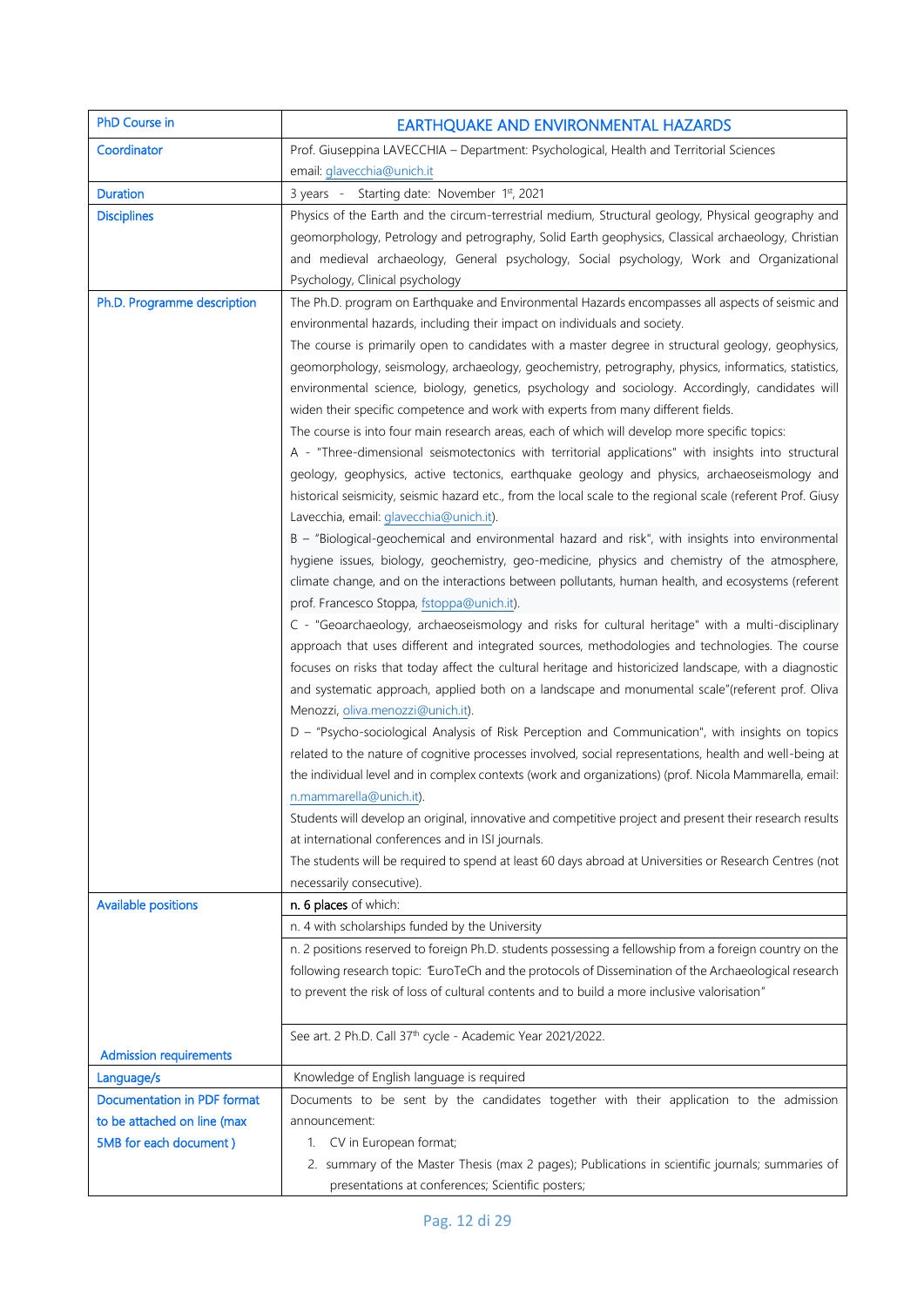|                          | 3. synthesis of an original scientific project in line with the research areas of this Ph.D. program      |
|--------------------------|-----------------------------------------------------------------------------------------------------------|
|                          | (max 3 pages);                                                                                            |
|                          | 4. scientific awards, scholarships, tutoring activities;                                                  |
|                          | 5. presentation letters by experts external to the Ph.D. College, not mandatory (max 2).                  |
| Selection procedures and | Qualifications and exams:                                                                                 |
| criteria                 | - qualifications (max score 40/100);                                                                      |
|                          | - oral exam (max score 60/100):                                                                           |
|                          | the interview consists of a PPT presentation of the scientific project and of general discussion with the |
|                          | Admission committee.                                                                                      |
|                          | If the candidate chooses to compete for the scholarship of one of the two pre-defined research topics,    |
|                          | a supplementary discussion is required to assess suitability.                                             |
|                          | The minimum score to be included in the eligible list is 60/100.                                          |
| <b>Exam Date</b>         | The oral exam will take place on the $13th$ of September, 2021 at 10.00 am; The exam will be held         |
|                          | remotely, and indications concerning the chosen platform will be specified later. Foreign applicants      |
|                          | will be contacted via email by the Committee to define the date and time of the interview.                |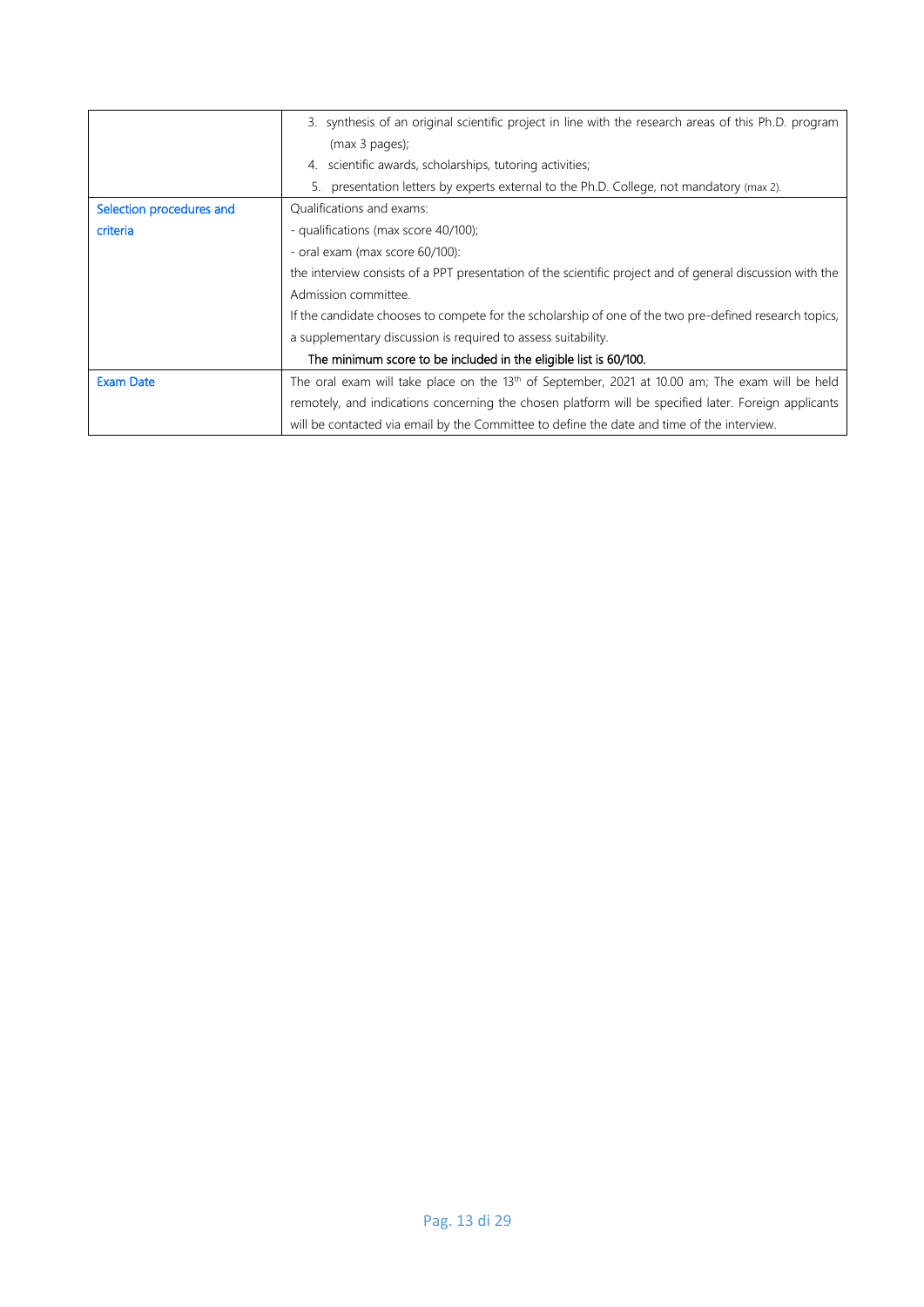| PhD Course in                          | <b>ENGINEERING, EARTH AND PLANETARY SCIENCES</b>                                                                                                                                               |
|----------------------------------------|------------------------------------------------------------------------------------------------------------------------------------------------------------------------------------------------|
| Coordinator                            | Prof. Isabella RAFFI - Department of Engineering and Geology                                                                                                                                   |
|                                        | email: isabella.raffi@unich.it                                                                                                                                                                 |
| <b>Duration</b>                        | 3 years - Starting date: November 1st, 2021                                                                                                                                                    |
| <b>Disciplines</b>                     | Earth and Planetary Sciences, Civil Engineering (Scientific Areas: GEO/01, GEO/02, GEO/03,                                                                                                     |
|                                        | GEO/04, GEO/05, GEO/06, GEO/09, GEO/10; FIS/05; ICAR/02, ICAR/07, ICAR/08, ICAR/09;                                                                                                            |
|                                        | ING-IND/11; ING-IND/22)                                                                                                                                                                        |
| PhD Program description                | The program enables a wide range of research doctorates over the disciplines of civil                                                                                                          |
|                                        | Engineering and Earth and Planetary Sciences, within the ERC Research domain "Physical                                                                                                         |
|                                        | Sciences and Engineering". The doctoral student is placed on a platform of interdisciplinary                                                                                                   |
|                                        | research, with the means to collaborate among the several interlinking sectors that compose                                                                                                    |
|                                        | both the natural and anthropic environments in all of the aspects and their relations                                                                                                          |
|                                        | (Geosciences, seismic hazard and risk, safety of structures). Following an initial period of                                                                                                   |
|                                        | seminars and base courses, research activities are undertaken and then finalized by composing                                                                                                  |
|                                        | the doctoral thesis. Supportive collaborations with foreign research institutions and university                                                                                               |
|                                        | partners are planned, with the possibility for doctoral candidates of obtaining a dual degree.                                                                                                 |
| Curricula                              | Civil Engineering: It is focused on technical and scientific topics (ERC panel PE8) concerned with:                                                                                            |
|                                        | Analysis, design and safety assessment of modern and historical constructions, geotechnical                                                                                                    |
|                                        | systems under natural and anthropogenic influence, using different evaluation scales (scale                                                                                                    |
|                                        | related to the single construction, urban scale and regional scale); Energy behaviour of                                                                                                       |
|                                        | buildings; Analysis and management of hydraulic infrastructure networks in built environment;                                                                                                  |
|                                        | Innovative techniques for construction engineering; Material and structural modelling and                                                                                                      |
|                                        | testing; Experimental investigations and advanced laboratory testing on soils.                                                                                                                 |
|                                        | Earth and Planetary Sciences: It is focused on scientific-technical disciplines related to basic and<br>applied Geosciences and Geo-resources (ERC panel PE10), specifically: Paleontology and |
|                                        | Paleoclimatology; Sedimentology, Stratigraphy and Basin Analysis; Petroleum Geology;                                                                                                           |
|                                        | Structural Geology, Geology of Earthquakes; Seismology and Seismic Hazard; Applied Geology,                                                                                                    |
|                                        | Hydrology, Geological and geophysical exploration of the subsoil, Geomorphology; Mineralogy                                                                                                    |
|                                        | and Petrography of Earth materials and synthetic analogues; Waste characterization and                                                                                                         |
|                                        | recycling; Volcanology and Geochemistry; Planetary Geology and Astrobiology of terrestrial and                                                                                                 |
|                                        | ice bodies in the solar system.                                                                                                                                                                |
| <b>Available positions</b>             | n. 6 places within the following curricula:                                                                                                                                                    |
| <b>Curriculum in Civil Engineering</b> | n. 2 positions (scholarship) funded by the University                                                                                                                                          |
|                                        |                                                                                                                                                                                                |
| Curriculum in Earth and                | n. 4 positions on specific priority-research topics. In the application form, the Candidate                                                                                                    |
| <b>Planetary Sciences</b>              | should indicate the interest for only one of the following:                                                                                                                                    |
|                                        | n. 1 scholarship co-funded by the University (50%) and the Istituto Nazionale di Oceanografia                                                                                                  |
|                                        | e di Geofisica Sperimentale- OGS (50%) on the research topic: "Construction of 3D geological                                                                                                   |
|                                        | models and evaluation of the spectral site response through numerical modelling and                                                                                                            |
|                                        | experimental methods"                                                                                                                                                                          |
|                                        | n. 1 scholarship co-funded by the University (50%) and the Institut de Radioprotection et                                                                                                      |
|                                        | Sureté Nucléaire - IRSN (50%) on the research topic: "Integration of geodetic strain rates for<br>the characterization of seismogenic sources: application to fault networks in the central    |
|                                        | Apennines, Italy".                                                                                                                                                                             |
|                                        | n. 2 scholarship co-funded by the University (50%) and the Department of Engineering and                                                                                                       |
|                                        | Geology - InGeo (50%) on the research topic: "Geomorphological hazards analysis in seismic                                                                                                     |
|                                        | areas".                                                                                                                                                                                        |
| <b>Admission requirements</b>          | See art. 2 of PhD Call 37 <sup>th</sup> cycle - Academic Year 2021/2022.                                                                                                                       |
| Language/s                             | English knowledge is required (intermediate level B1 - CEFR standard).                                                                                                                         |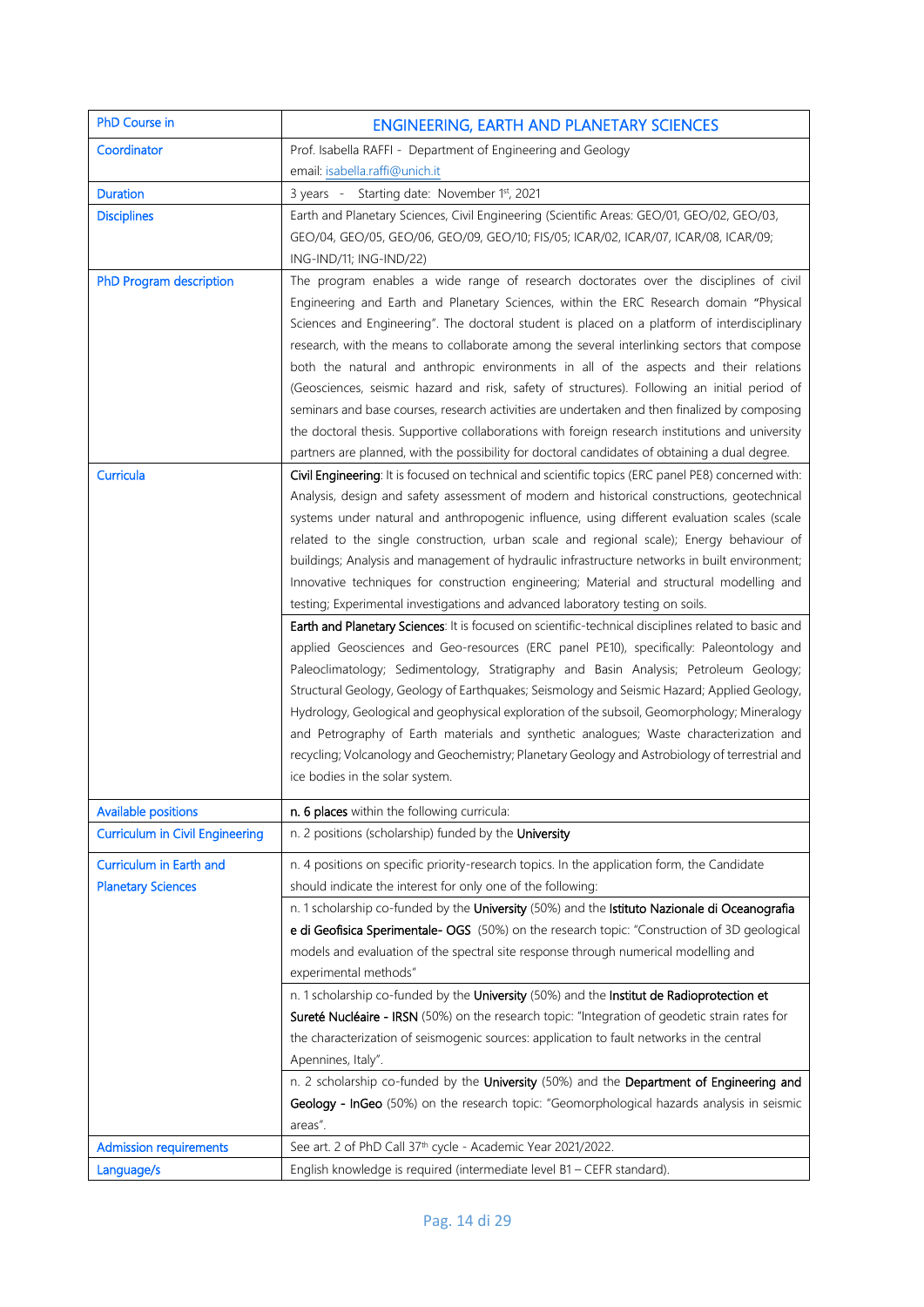| Documentation in PDF format | CV (limited to academic degrees and scientific and/or professional achievements that are<br>$\mathbf{1}$ .         |
|-----------------------------|--------------------------------------------------------------------------------------------------------------------|
| to be attached online (max  | coherent to PhD program; max 10.000 characters);                                                                   |
| 5MB for each document)      | summary/extended abstract of Master level research activities (max 10.000 characters);<br>2.                       |
|                             | certificates of foreign language knowledge (if available);<br>3.                                                   |
|                             | list of publications with bibliographical references to ISSN/ISBN or DOI in line with the<br>4.                    |
|                             | specific Ph.D. curriculum (if available);                                                                          |
|                             | AIRE (Anagrafe Italiani Residenti Estero) certificate for applicants with Italian citizenship<br>5.                |
|                             | which are resident abroad.                                                                                         |
| Selection procedures and    | <b>Oualifications and exams:</b>                                                                                   |
| criteria                    | - assessment of candidate's qualifications (max score 35/100). Assessable qualifications: a) CV,                   |
|                             | certificate (s) of foreign language (if available); b) summary/extended abstract of Master level                   |
|                             | degree; c) list of publication/s in line with the Ph.D. curriculum (if available);                                 |
|                             | - oral exam including discussion on a possible research project (max score 65/100):                                |
|                             | the interview comprises: (a) discussion of the Master level research activities; (b) assessment of                 |
|                             | the candidate's basic preparation; (c) discussion of eventual publication/s; d) discussion of a                    |
|                             | research project/activity that the candidate would like to perform; (e) verification of knowledge                  |
|                             | of the foreign language (conducted by subjecting to the candidates a text randomly drawn from                      |
|                             | an adequate number of scripts provided by the Admission Commission). If the candidate                              |
|                             | chooses to compete for one of the scholarships on the priority-research projects (reported in                      |
|                             | each curriculum), a supplementary discussion on the topic is required, in order to assess                          |
|                             | suitability.                                                                                                       |
|                             | Minimum score required: 60/100.                                                                                    |
| Exam date                   | The oral exam will take place on the 27 <sup>th</sup> of <b>September 2021</b> , at 9:00 a.m., Aula Rossa del Polo |
|                             | Pindaro, Sede UdA di Pescara, Viale Pindaro. In the event of a new Covid-19 emergency, the                         |
|                             | exam will be held in remote. Candidates will receive in due time all the indications and                           |
|                             | procedures for the access regarding the chosen platform.                                                           |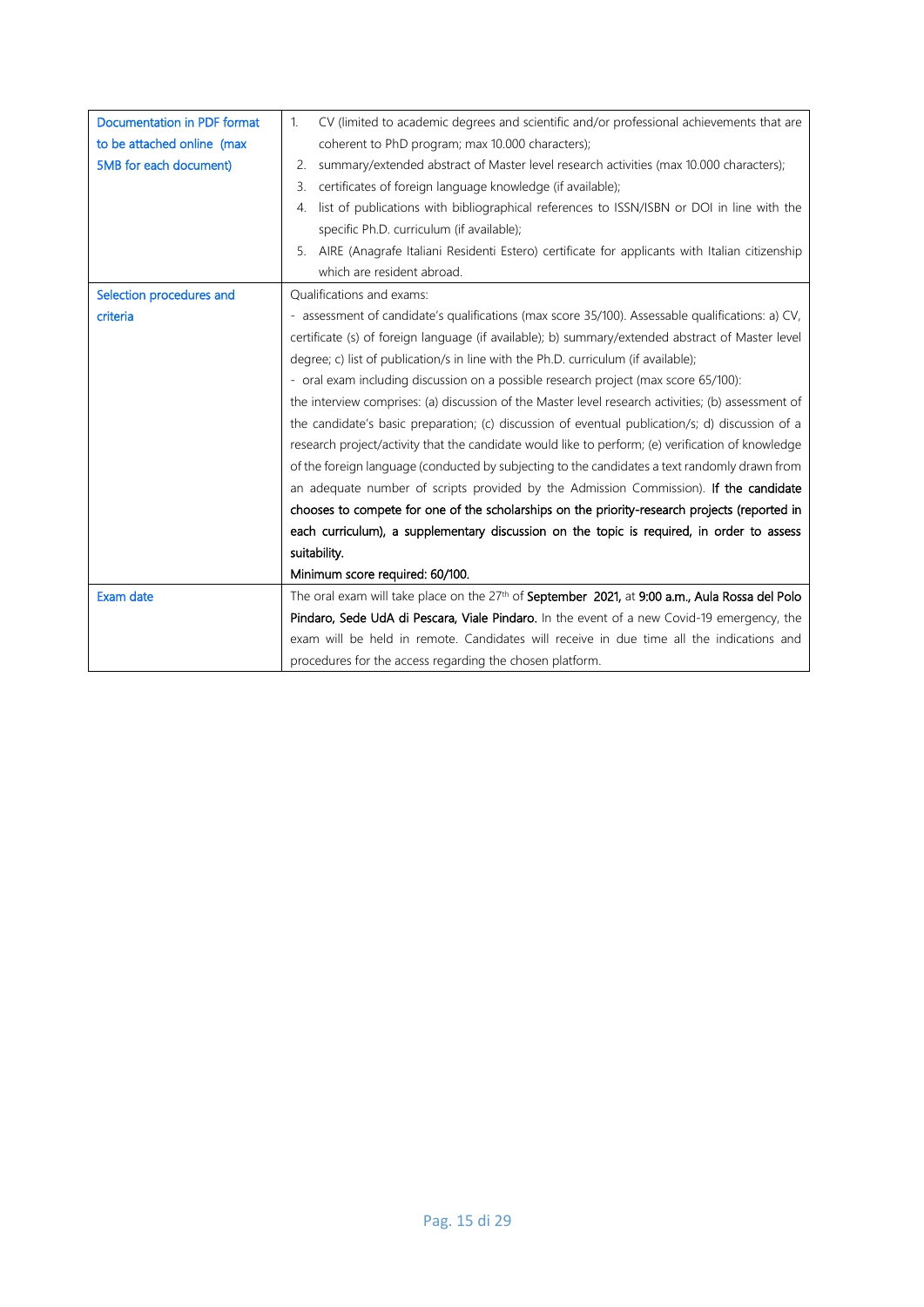| <b>PhD Course in</b>              | <b>HUMAN SCIENCES</b>                                                                                      |
|-----------------------------------|------------------------------------------------------------------------------------------------------------|
| Coordinator                       | Prof. Elsa Maria BRUNI                                                                                     |
|                                   | Department: Philosophical, Pedagogical and Economic-Quantitative Sciences (DISFPEQ)                        |
|                                   | email: elsa.bruni@unich.it                                                                                 |
| <b>Duration</b>                   | 3 years - Starting from November 1st, 2021                                                                 |
| <b>Disciplines</b>                | Theories and science of education and social education, History of education, Methodologies                |
|                                   | of teaching, Special education, Educational research, Logic and Philosophy of science, Moral               |
|                                   | Philosophy, History of Philosophy, Statistics, Economics, Applied economics.                               |
| PhD Programme description         | The PhD program is aimed at training highly specialized scholars whose skills are essential for            |
|                                   | the development of excellent research in the economic-statistical and philosophical-educational            |
|                                   | fields. In all its areas of interest, the doctorate identifies Human Sciences as a point of dialogue       |
|                                   | and comparison between different traditions of thought. With this in mind, the PhD encourages              |
|                                   | the exchange between different cultures and develops the internationality of its research, both            |
|                                   | by attracting foreign students and by encouraging the mobility of its members.                             |
| Curricula                         | Economics and Statistics                                                                                   |
|                                   | Philosophical and Pedagogical Sciences                                                                     |
| <b>Available positions</b>        | n. 8 places of which:                                                                                      |
|                                   | n. 4 with scholarships funded by the University                                                            |
|                                   | n. 4 positions reserved for employees (maintaining their salary) of the following companies,               |
|                                   | involved in high qualification activities (industrial doctorate):                                          |
|                                   | - n. 1 position reserved for employees of the LAZZARONI & Company bound on the following                   |
|                                   | research topic: "Soft skills and pedagogy in organizations";                                               |
|                                   | - n. 1 position reserved for employees of the CONFINDUSTRIA DI CHIETI E PESCARA bound on                   |
|                                   | the following research topic: "Innovation and digital transformation";                                     |
|                                   | - n. 1 position reserved for employees of the ODOARDO ZECCA Srl bound on the following                     |
|                                   | research topic: "Study of decisions in business organizations: relations of production, economic           |
|                                   | theory, simulations and experimentation";                                                                  |
|                                   | - n. 1 position reserved for employees of the WHITE RABBIT Srl bound on the following research             |
|                                   | topic: "Computational and experimental economics, big data, machine learning, and                          |
|                                   | organizations".                                                                                            |
| Requirements                      | See article 2 PhD Call 37 <sup>th</sup> cycle - Academic Year 2021/2022                                    |
| Foreign languages                 | Knowledge of one of the following foreign languages is required: English, French, German                   |
| Documentation in PDF format to    | 1. CV European format;                                                                                     |
| be attached online (max 5MB       | 2. abstract of the second level degree thesis;                                                             |
| for each document)                | 3. research proposal;                                                                                      |
|                                   | 4. list of publications with bibliographical references to ISSN/ISBN (if available);                       |
|                                   | 5. presentation letter by experts or professors (if available).                                            |
| Selection procedures and criteria | The examination consists of:                                                                               |
|                                   | - assessment of qualifications (scores 40/100);                                                            |
|                                   | - interview (scores 60/100).                                                                               |
|                                   | It will consist of: a) discussion on degree thesis; (b) on a given topic in a foreign language             |
|                                   | randomly chosen among several ones selected by the Admission Committee; (c) on a research                  |
|                                   | proposal.                                                                                                  |
|                                   | Candidates asking for a remote interview (platform Teams) will be contacted in due time via e-             |
|                                   | mail by the Admission Committee in order to define date and time of the interview.                         |
|                                   | Minimum score required is 60/100.                                                                          |
| Exam date                         | The oral exam will take place on the 20 <sup>th</sup> of September 2021 at 10 a.m. in the "Aula 1 del Polo |
|                                   | Didattico" situated in the Campus headquarters of Chieti, Via dei Vestini, 31 - Campus                     |
|                                   | Universitario. If it will not be possible to carry out the exam in presence due to the Covid-19            |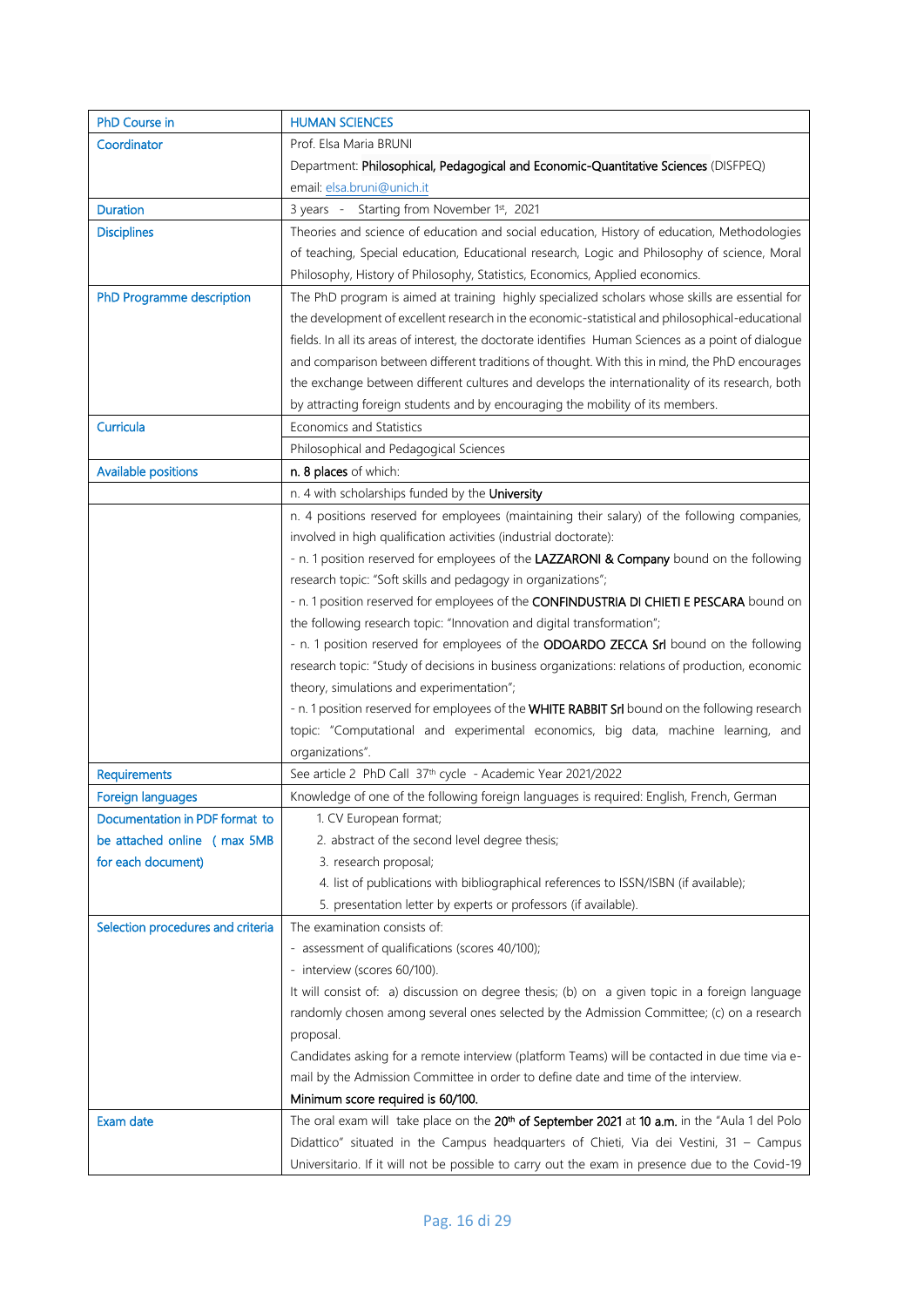| emergency, the exam will be held in remote, indications concerning the chosen platform will be |
|------------------------------------------------------------------------------------------------|
| specified later.                                                                               |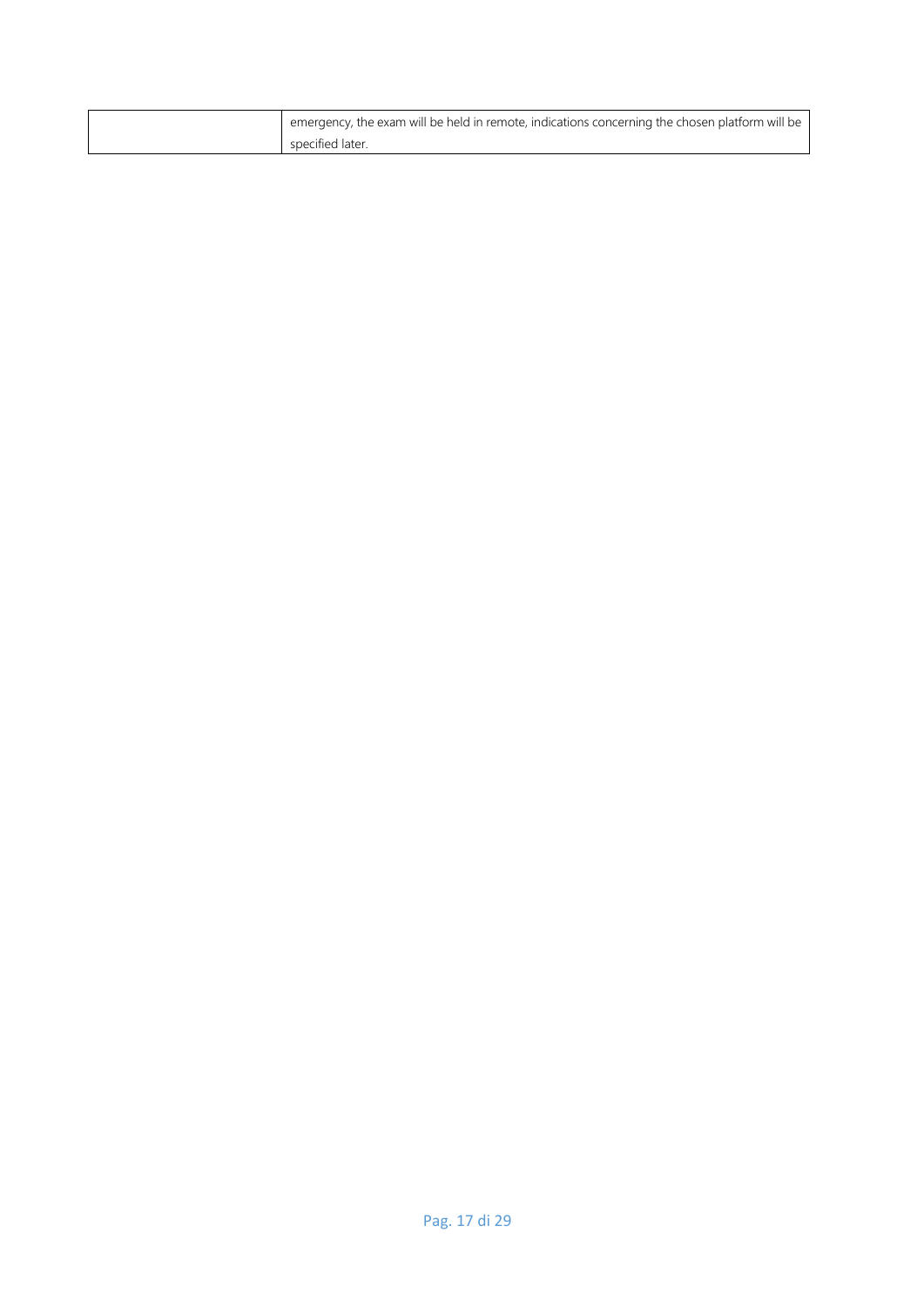| PhD Course in                     | <b>INNOVATIVE TECHNOLOGIES IN CLINICAL MEDICINE &amp; DENTISTRY</b>                                          |
|-----------------------------------|--------------------------------------------------------------------------------------------------------------|
| Coordinator                       | Prof. Oriana TRUBIANI                                                                                        |
|                                   | Department: Dipartimento di Tecnologie Innovative in                                                         |
|                                   | Medicina & Odontoiatria                                                                                      |
|                                   | Email: oriana.trubiani@unich.it                                                                              |
| <b>Duration</b>                   | 3 years - Starting date: November 1st, 2021                                                                  |
| <b>Disciplines</b>                | Histology, General surgery, Oral diseases and dentistry, Cardiovascular diseases, Anesthesiology,            |
|                                   | Nephrology, Urology, Dermatological diseases, Pediatric surgery, Biochemistry, Biology,                      |
|                                   | Pathological anatomy, Human anatomy, Infectious diseases, Gynecology and obstetrics,                         |
|                                   | Pediatrics, Diseases locomotor system, Applied medical technology and methodology,                           |
|                                   | Microbiology.                                                                                                |
| PhD Programme description         | The aim of the Doctoral course is to identify multidisciplinary biomedical research methodologies            |
|                                   | that allow the analysis of the pathogenesis, diagnostic and prognostic pathways and the                      |
|                                   | therapeutic approach of various clinical syndromes.                                                          |
|                                   | The course aims to train professional researchers with specific technical skills on the topics               |
|                                   | proposed by the doctoral course, but also with relational and cultural skills that allow them to             |
|                                   | properly express themselves in any field of clinical research at national and international level,           |
|                                   | responding perfectly to the new highly specialized profiles required by the job market.                      |
|                                   | The major aims proposed by the Doctoral Course are:                                                          |
|                                   | - development and testing of innovative therapies in the treatment of oral pathologies and                   |
|                                   | systemic diseases                                                                                            |
|                                   | - evaluation of the therapeutic efficacy of the Regenerative Medicine in the repair, regeneration            |
|                                   | and replacement of cells / tissues / organs to restore compromised physiological functions                   |
|                                   | - study of cellular signaling related to the regulation of biological functions as a platform for the        |
|                                   | development of new therapeutic approaches.                                                                   |
|                                   | - evaluation of the clinical advantages and surgical performance associated with the minimally               |
|                                   | invasive / robotic surgical approaches in complex surgical procedures.                                       |
| <b>Available positions</b>        | n. 11 places of which:                                                                                       |
|                                   | n. 4 with scholarships funded by the University                                                              |
|                                   | n. 1 with scholarship funded by Dipartimento di Tecnologie Innovative in Medicina & Odontoiatria             |
|                                   | n. 3 positions reserved to employees (maintaining their salary) of the Company Azienda Sanitaria             |
|                                   | Locale di Pescara (ASL) (industrial doctorate) on the topic: "Dermatology, Geriatrics and Pediatric          |
|                                   | Surgery.<br>n. 3 positions reserved to employees (maintaining their salary) of the Company Synergo Srl       |
|                                   | (industrial doctorate) on the topic: "General Surgery".                                                      |
| <b>Admission requirements</b>     | See art. 2 PhD Call 37 <sup>th</sup> cycle - Academic Year 2021/2022.                                        |
| Languages                         | English knowledge is required                                                                                |
| Documentation in PDF format to    | 15. CV European format (max 10.000 characters);                                                              |
| be attached online (max 5MB for   | 16. Summary of the degree thesis (up to 10.000 characters);                                                  |
| each document)                    | 17. Publication list (including all the bibliographic data, i.e. ISSN; ISBN; DOI);                           |
|                                   | 18. Research proposal (max 10.000 characters);                                                               |
|                                   | 19. English language certifications (if available);                                                          |
| Selection procedures and criteria | Qualifications and exams:                                                                                    |
|                                   | - qualifications (max score 30/100).                                                                         |
|                                   | - oral exam (max score 70/100):                                                                              |
|                                   | it will consist on a) discussion of the degree thesis (max 10 points); b) assessment of foreign              |
|                                   | language knowledge (max 20 points); c) the discussion of the research proposal (max 40 points).              |
|                                   | Minimum score required: 60/100.                                                                              |
| Exam date                         | The oral exam will take place on the 22 <sup>nd</sup> of September 2021 at 9.00 a.m. in the Aula 40 Building |
|                                   | A/NPD, situated in the Campus headquarters of Chieti, Via dei Vestini, 31 - Chieti. If it will not be        |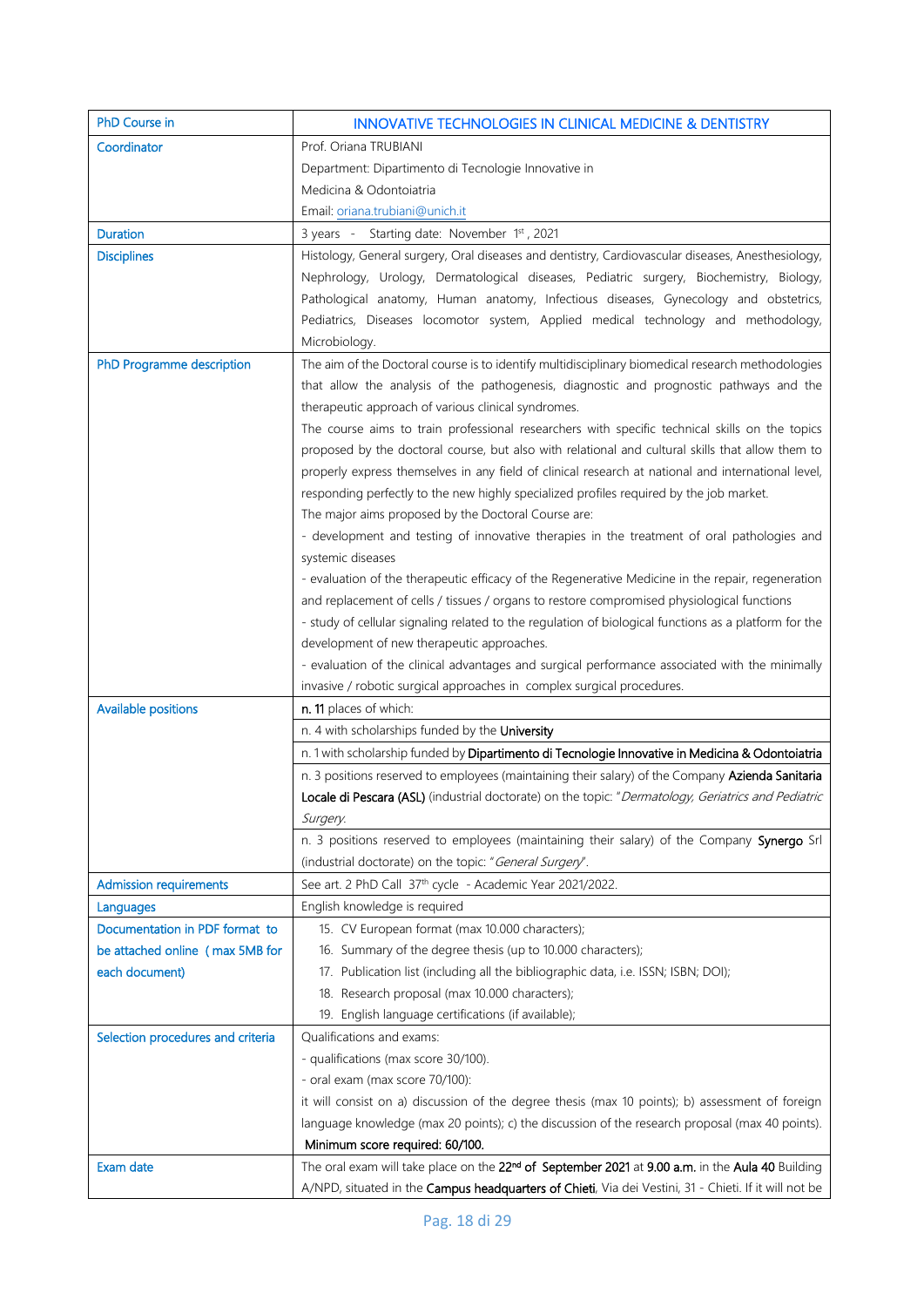| possible to carry out the exam in presence due to the Covid-19 emergency, the exam will be held |
|-------------------------------------------------------------------------------------------------|
| in remote, indications concerning the chosen platform will be specified later.                  |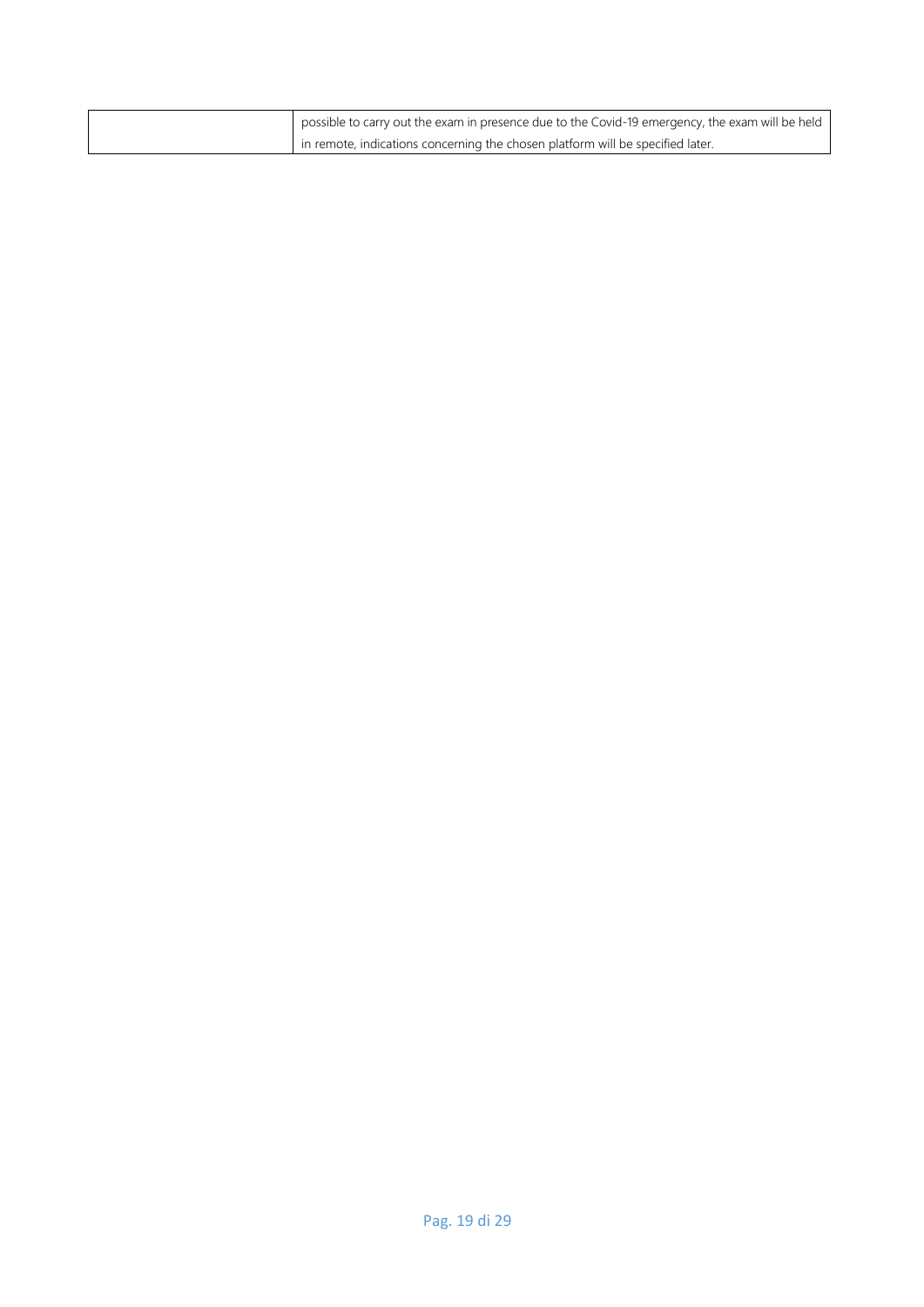| <b>PhD Course</b>             | LANGUAGES, LITERATURES AND CULTURES IN CONTACT                                                                                                                                                                                                                                                                                                                                                                                                                                                                                                                                                                                                                                                                                                                                                                                                                                                                                                                                                                                                                                                                                                                                                                                                                                                                                                                                                                                                                                                                                                                                                                                                                                                                                                                                                                                                     |
|-------------------------------|----------------------------------------------------------------------------------------------------------------------------------------------------------------------------------------------------------------------------------------------------------------------------------------------------------------------------------------------------------------------------------------------------------------------------------------------------------------------------------------------------------------------------------------------------------------------------------------------------------------------------------------------------------------------------------------------------------------------------------------------------------------------------------------------------------------------------------------------------------------------------------------------------------------------------------------------------------------------------------------------------------------------------------------------------------------------------------------------------------------------------------------------------------------------------------------------------------------------------------------------------------------------------------------------------------------------------------------------------------------------------------------------------------------------------------------------------------------------------------------------------------------------------------------------------------------------------------------------------------------------------------------------------------------------------------------------------------------------------------------------------------------------------------------------------------------------------------------------------|
| Coordinator                   | Prof. Marcial RUBIO ARQUEZ - Department: Modern Languages, Literatures and Cultures                                                                                                                                                                                                                                                                                                                                                                                                                                                                                                                                                                                                                                                                                                                                                                                                                                                                                                                                                                                                                                                                                                                                                                                                                                                                                                                                                                                                                                                                                                                                                                                                                                                                                                                                                                |
|                               | email: marcial.rubio@unich.it                                                                                                                                                                                                                                                                                                                                                                                                                                                                                                                                                                                                                                                                                                                                                                                                                                                                                                                                                                                                                                                                                                                                                                                                                                                                                                                                                                                                                                                                                                                                                                                                                                                                                                                                                                                                                      |
| <b>Duration</b>               | 3 years - Starting date: November 1st, 2021                                                                                                                                                                                                                                                                                                                                                                                                                                                                                                                                                                                                                                                                                                                                                                                                                                                                                                                                                                                                                                                                                                                                                                                                                                                                                                                                                                                                                                                                                                                                                                                                                                                                                                                                                                                                        |
| Research area                 | 10; 11a                                                                                                                                                                                                                                                                                                                                                                                                                                                                                                                                                                                                                                                                                                                                                                                                                                                                                                                                                                                                                                                                                                                                                                                                                                                                                                                                                                                                                                                                                                                                                                                                                                                                                                                                                                                                                                            |
| Academic disciplines list     | Cinema, photography and television (L-ART/06); Romance philology and linguistics (L-FIL-LET/09);<br>Literary criticism and comparative literature, (L-FIL-LET/14); Glottology and linguistics (L-LIN/01);<br>French literature (L-LIN/03); Language and translation - French (L-LIN/04), Spanish literature (L-<br>LIN/05); Spanish Languages (LLIN/07), English literature, (L-LIN/10); Anglo-American languages<br>and literatures (L-LIN/11); Language and translation - English (L-LIN/12); German literature (L-<br>LIN/13) Language and translation - German (L-LIN/14); Slavic studies (L-LIN/21); Arabic language<br>and literature (L-OR/12); (L-OR/21) Language an literatures of China and Southeast Asia; Italian<br>literatures (L-FIL-LET/10); Germanic philology (L-FIL-LET/15); Contemporary history (M-STO/04).                                                                                                                                                                                                                                                                                                                                                                                                                                                                                                                                                                                                                                                                                                                                                                                                                                                                                                                                                                                                                   |
| PhD Program description       | The PhD program in "Languages, Literatures and Cultures in Contact" offers students a broad-<br>based curriculum centred on in-depth analysis and advanced research of the wide range of contact<br>forms and formations among different languages, literatures and cultures.<br>A key term in the history of all civilizations, the notion of "contact" is one of the pillars of our<br>cultural heritage. The program has a strong interdisciplinary character, drawing on a multiplicity of<br>disciplines<br>spanning<br>variety<br>of<br>academic<br>fields<br>subfields<br>and<br>over<br>a<br>and<br>(linguistics, literature, history, cultural studies, psychology and sociology, anthropology and<br>ethnography, new media, artistic and communication languages), all sharing the theoretical and<br>heuristic value of the "contact" paradigm. The main research lines concern transnational studies:<br>migratory movements and their linguistic, literary and cultural influences, both for the richness of<br>their history and for the actuality of the phenomena that characterize the current phase, both<br>again for the theoretical and conceptual complexity that their study entails; critical analysis of the<br>construction of identity and "otherness", as well as the investigation of historical and cultural<br>processes of hybridization - including travel literature and tourism, two sectors of prime<br>importance for the conceptualization of "contact zones", analysed from a culturological approach.<br>Other fields of research include translation and intercultural mediation studies, intertextuality and<br>intersemiotic practices, and the exchanges of cultural, symbolic and social capital.<br>The PhD provides an obligatory stay abroad for a minimum period of 6 months in the three years. |
| <b>Available positions</b>    | n. 4 with scholarships funded by the University.                                                                                                                                                                                                                                                                                                                                                                                                                                                                                                                                                                                                                                                                                                                                                                                                                                                                                                                                                                                                                                                                                                                                                                                                                                                                                                                                                                                                                                                                                                                                                                                                                                                                                                                                                                                                   |
|                               | See art. 2 PhD Call 37 <sup>th</sup> cycle - Academic Year 2021/2022.                                                                                                                                                                                                                                                                                                                                                                                                                                                                                                                                                                                                                                                                                                                                                                                                                                                                                                                                                                                                                                                                                                                                                                                                                                                                                                                                                                                                                                                                                                                                                                                                                                                                                                                                                                              |
| <b>Admission requirements</b> | Knowledge of one of the following languages is required: English; French; German; Spanish;<br>Italian for students whose mother tongue is not Italian. Candidates must select the language<br>chosen for the language test during the oral exam in the application form.                                                                                                                                                                                                                                                                                                                                                                                                                                                                                                                                                                                                                                                                                                                                                                                                                                                                                                                                                                                                                                                                                                                                                                                                                                                                                                                                                                                                                                                                                                                                                                           |
| Language/s                    | 20. CV in the European format (max 10.000 characters);<br>21. research project, in Italian or in English (max 10.000 characters);<br>22. diploma Supplement (or the list of exams taken as part of the degree course with relative<br>grades);<br>23. publications, if any, including all the bibliographic data, i.e. ISSN; ISBN; DOI or, in case of<br>publications in press, letter of acceptance by the publisher or director of the journal/series<br>(max 5 attachments of max 5MB for each document); an abstract (max 2000 characters) in<br>Italian, or in English for publications in a different language;<br>24. any other official university degree issued by a higher education institution or working<br>experience relevant to the PhD program.                                                                                                                                                                                                                                                                                                                                                                                                                                                                                                                                                                                                                                                                                                                                                                                                                                                                                                                                                                                                                                                                                   |
| Documentation in PDF format   | Qualifications and exams:                                                                                                                                                                                                                                                                                                                                                                                                                                                                                                                                                                                                                                                                                                                                                                                                                                                                                                                                                                                                                                                                                                                                                                                                                                                                                                                                                                                                                                                                                                                                                                                                                                                                                                                                                                                                                          |
| to be attached online (max    | - qualifications (max score 40/100) with a preselection;                                                                                                                                                                                                                                                                                                                                                                                                                                                                                                                                                                                                                                                                                                                                                                                                                                                                                                                                                                                                                                                                                                                                                                                                                                                                                                                                                                                                                                                                                                                                                                                                                                                                                                                                                                                           |
| 5MB for each document)        | oral exam (max score 60/100).                                                                                                                                                                                                                                                                                                                                                                                                                                                                                                                                                                                                                                                                                                                                                                                                                                                                                                                                                                                                                                                                                                                                                                                                                                                                                                                                                                                                                                                                                                                                                                                                                                                                                                                                                                                                                      |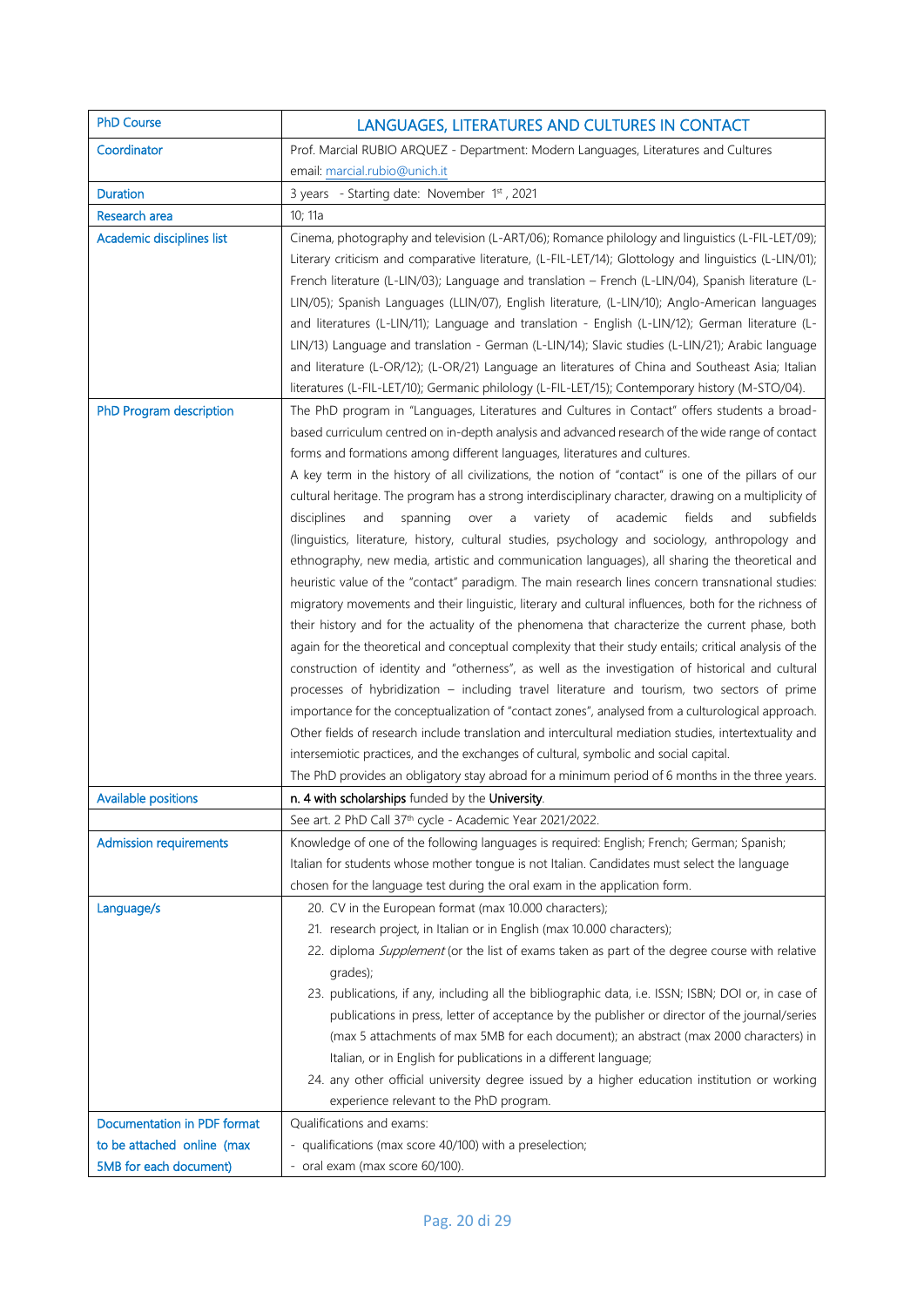|                          | Candidates must achieve a passing score of 20/40 in the qualifications evaluation to qualify for the      |
|--------------------------|-----------------------------------------------------------------------------------------------------------|
|                          | oral exam. The list of admitted candidates will be published on the Scuola Superiore web site:            |
|                          | https://www.scuolasuperiore.unich.it                                                                      |
|                          | The oral exam will consist of a discussion of: a) the research project; b) a given topic in a foreign     |
|                          | language randomly chosen among several ones selected by the Admission Committee.                          |
|                          | Minimum overall score required to be admitted: 60/100.                                                    |
| Selection procedures and | The oral exam will take place on the $27th$ of September 2021 <b>at 09:30 a.m.</b> in the Classroom 27/B, |
| criteria                 | situated in the Campus headquarters of Pescara, Viale Pindaro, 42 - Pescara. If it will not be            |
|                          | possible to carry out the exam in presence due to the Covid-19 emergency, the exam will be held           |
|                          | in remote, indications concerning the chosen platform will be specified later.                            |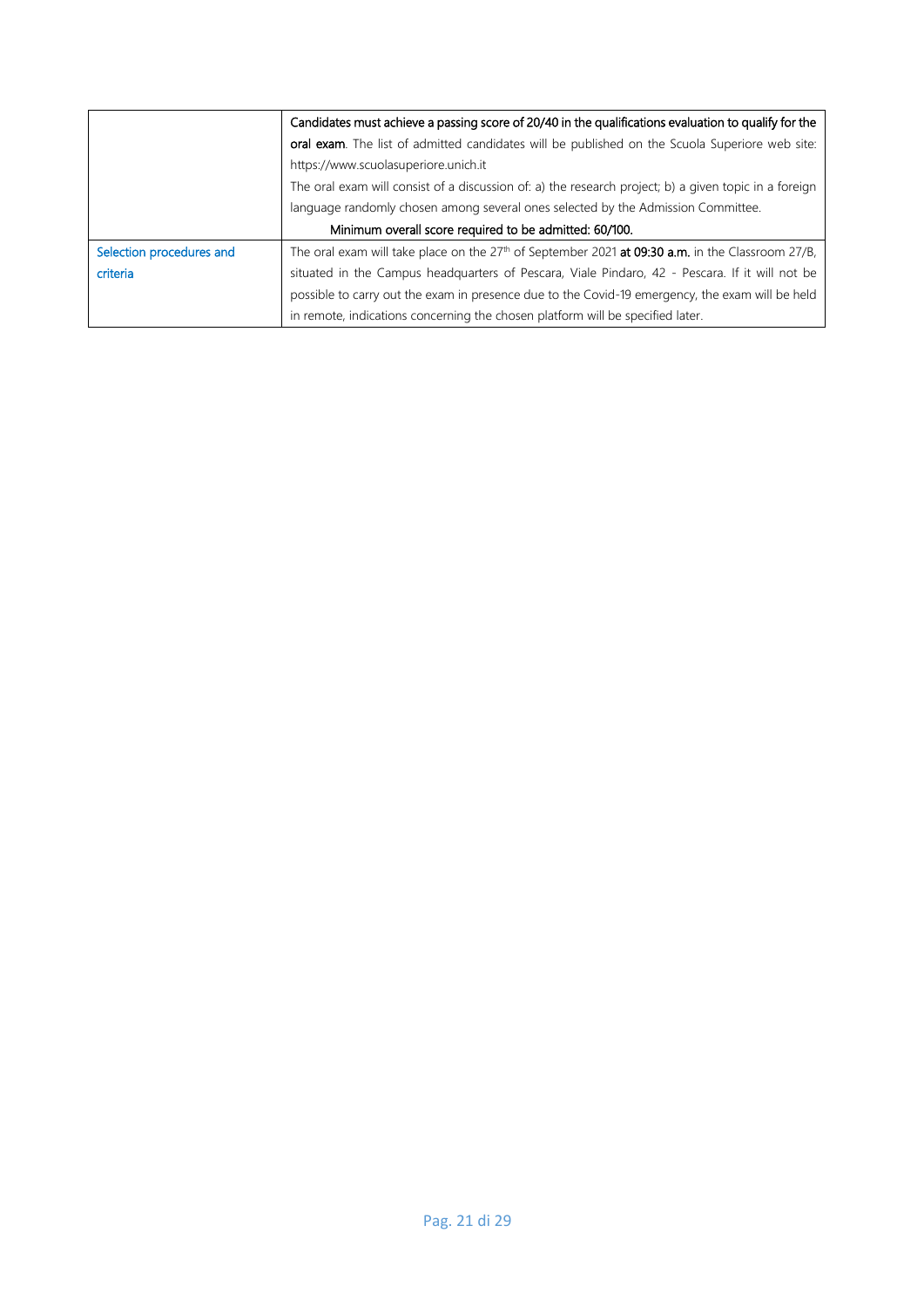| PhD Course in                 | <b>TRANSLATIONAL MEDICINE</b>                                                                                                                                                  |
|-------------------------------|--------------------------------------------------------------------------------------------------------------------------------------------------------------------------------|
| Coordinator                   | Prof. Agostino CONSOLI - Department: Medicine and Ageing Sciences                                                                                                              |
|                               | email: consoli@unich.it, dmsi@unich.it,                                                                                                                                        |
| <b>Duration</b>               | 3 years - Starting date: November 1st 2021                                                                                                                                     |
| <b>Disciplines</b>            | Physiology, Experimental biology, Human anatomy, Histology, Experimental medicine and                                                                                          |
|                               | pathophysiology, Medical oncology, Pathology, Endocrinology, Infectious diseases, General and                                                                                  |
|                               | subspecialty paediatrics, Hygiene and public health.                                                                                                                           |
| PhD Programme description     | This PhD program aims at training in biomedical research young graduates in biomedical                                                                                         |
|                               | disciplines. The research programs the PhD students will be involved withfocus on the                                                                                          |
|                               | physiological processes of ageing as well as on ageing-related, non-communicable chronic                                                                                       |
|                               | diseases. These represent now the major health burden for western societies with a trend which                                                                                 |
|                               | is going to worsen in the next years, involving the world developing regions as w ell.                                                                                         |
|                               | Contributing to expanding research culture on these topics is therefore perfectly consistent with                                                                              |
|                               | the main aims of the HORIZON 2020 program. In particular, over the course of the program,                                                                                      |
|                               | the PhD students must acquire the following skills to be furtherly applied in their future careers:                                                                            |
|                               | 1) Learning state of the art techniques of cellular and molecular physiology and pathology. 2)                                                                                 |
|                               | Knowledge of non-communicable chronic diseases epidemiology and clinic. 3) Application of                                                                                      |
|                               | the acquired skills and knowledge toward study projects and proposals focused on age-related                                                                                   |
|                               | non-communicable chronic diseases. 4) Acquisition of the critical scientific sensibility, scientific                                                                           |
|                               | culture and technical abilities needed to design and conduct translational medicine studies                                                                                    |
|                               | enabling to perform bench to bed projects related to the topics the PhD program is focused                                                                                     |
|                               | on.                                                                                                                                                                            |
| <b>Available positions</b>    | n. 7 places of which:                                                                                                                                                          |
|                               | n. 4 with scholarships funded by the University                                                                                                                                |
|                               | n. 1 position reserved to employees (maintaining their salary) of the Company LogisticaFood<br>(industrial doctorate) on the topic: "Low carb foods and glycolipid metabolism" |
|                               | n. 1 position reserved to employees (maintaining their salary) of the Company Villa Serena                                                                                     |
|                               | (industrial doctorate) on the topic: "Bariatric surgery and the incretin system".                                                                                              |
|                               | n. 1 position reserved to employees (maintaining their salary) of the Company Coresearch                                                                                       |
|                               | (industrial doctorate) on the topic: "Innovative diabetes drugs: efficacy and safety"                                                                                          |
| <b>Admission requirements</b> | See art. 2 PhD Call 37th cycle - Academic Year 2021/2022                                                                                                                       |
| Language                      | English knowledge is required                                                                                                                                                  |
| Documentation in PDF format   | 25. CV European format (limited to education and scientific/professional titles consistent                                                                                     |
| to be attached online (max    | with this PhD program aims and topics, max 10.000 characters);                                                                                                                 |
| 5MB for each document)        | 26. diploma supplement or list and scores of exams taken in the courses attended, included                                                                                     |
|                               | final marks of the 2 <sup>nd</sup> level degree;                                                                                                                               |
|                               | 27. letter of support provided by an expert in the field;                                                                                                                      |
|                               | 28. graduation thesis abstract and summary (max 10.000 characters);                                                                                                            |
|                               | 29. list of publications (if any) with bibliographical references to ISSN/ISBN.                                                                                                |
| Selection procedures and      | Qualifications and exams:                                                                                                                                                      |
| criteria                      | - qualifications (max score 40/100);                                                                                                                                           |
|                               | oral exam (max score 60/100).                                                                                                                                                  |
|                               | it will consist of: a) graduation thesis discussion; b) discussion of presentes publications (if any);                                                                         |
|                               | c) English test (consisting of reading and translating a randomly selected scientific English text                                                                             |
|                               | prepared by the Admission Committee); d) discussion of one or more topics in the area of                                                                                       |
|                               | interest of this PhD Program, which will be randomly selected among a list of topics previously                                                                                |
|                               | prepared by the Admission Committee.                                                                                                                                           |
|                               | Candidates living abroad asking for a remote interview will be contacted in due time via e-mail                                                                                |
|                               | by the Admission Committee for scheduling the interview.                                                                                                                       |
|                               | Minimum score required 60/100.                                                                                                                                                 |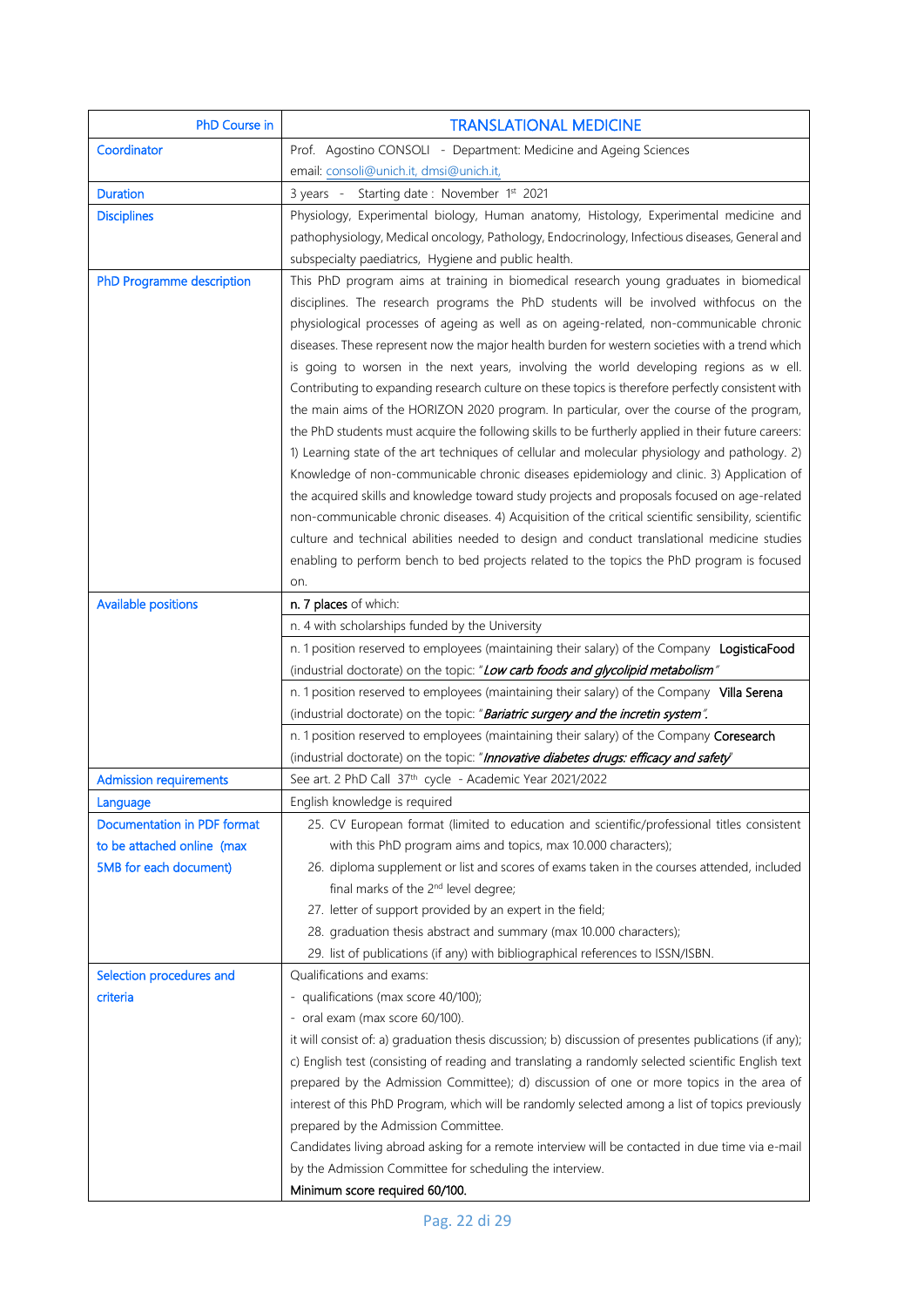| Exam date | The oral exam will take place on the 20 <sup>th</sup> of September 2021 at 9:30 a.m. in the Sala Convegni |
|-----------|-----------------------------------------------------------------------------------------------------------|
|           | of C.A.S.T situated in the Via Luigi Polacchi, 11 - 66100 Chieti.                                         |
|           | If it will not be possible to carry out the exam in presence due to the Covid-19 emergency,               |
|           | the exam will be held in remote, indications concerning the chosen platform will be specified             |
|           | later.                                                                                                    |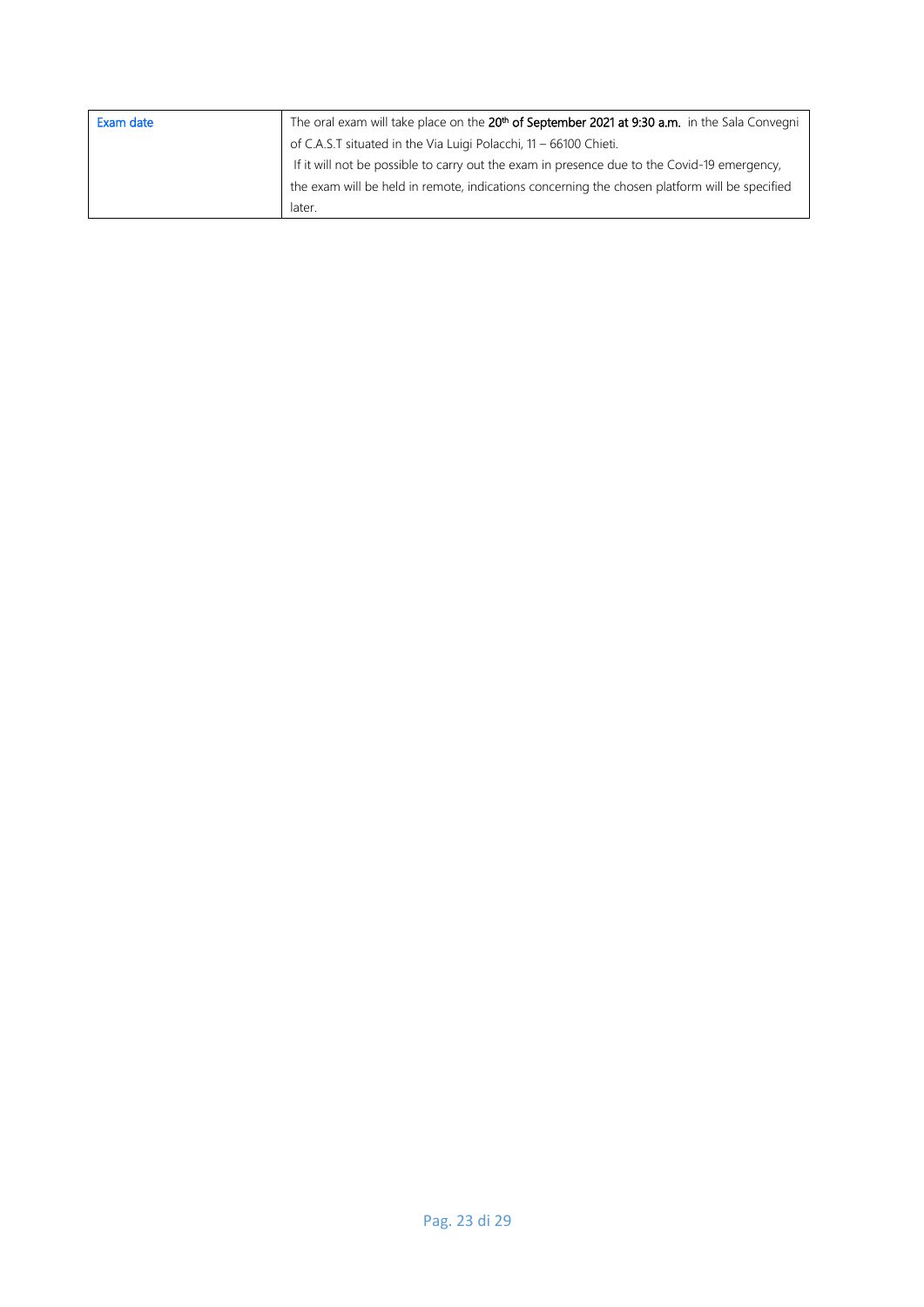| PhD Course in                 | <b>NEUROSCIENCE AND IMAGING</b>                                                                     |
|-------------------------------|-----------------------------------------------------------------------------------------------------|
| Coordinator                   | Prof. Cosimo DEL GRATTA - Department of Neuroscience, Imaging and Clinical Sciences                 |
|                               | email: cosimo.delgratta@unich.it                                                                    |
| <b>Duration</b>               | 3 years - Starting date: November 1st, 2021                                                         |
| <b>Disciplines</b>            | Applied Physics, Medical Genetics, Pathology, Psychiatry, Neurology, Diagnostic imaging and         |
|                               | Radiotherapy, Neuroradiology, Methods and Teaching of Sport Sciences, Psychobiology and             |
|                               | Physiological Psychology, Developmental and Educational Psychology , Dynamic Psychology,            |
|                               | Psychometrics, Social Psychology                                                                    |
| PhD Programme description     | This PhD course offers third level, high quality training of high profile professional roles in the |
|                               | field of research and development of instrumentation for diagnostic imaging; of researchers in      |
|                               | the field of neuroscience, and in the field of imaging with particular emphasis on functional       |
|                               | neuroimaging; of high profile professional roles in the field of diagnostic imaging.                |
|                               | It is foreseen that students spend a period at other laboratories abroad or in Italy. The PhD       |
|                               | course offers job opportunities related to employment in public and private institutions, in        |
|                               | addition to the possibility to start an academic career, or a freelance activity with higher        |
|                               | qualification                                                                                       |
| <b>Available positions</b>    | n. 8 positions of which:                                                                            |
|                               | n. 4 scholarships funded by the Gabriele D'Annunzio University, Chieti and Pescara, Italy           |
|                               | n. 1 scholarship funded by the Italian Ministry of Education (MUR) under the Project                |
|                               | "Departments of Excellence" of the Department of Neuroscience, Imaging and Clinical                 |
|                               | Sciences, Gabriele D'Annunzio University, Chieti and Pescara, Italy (Academic Years 2018-           |
|                               | 2022)                                                                                               |
|                               | n. 1 two-year scholarship (for the 2nd and the 3rd year of the PhD course) funded by the            |
|                               | Italian Ministry of Education (MUR) under the project "Departments of Excellence" of the            |
|                               | Department of Neuroscience, Imaging and Clinical Sciences, Gabriele D'Annunzio University,          |
|                               | Chieti and Pescara, Italy (Academic Years 2018-2022), reserved for students graduated in            |
|                               | Medicine and Surgery and belonging to the MD-PhD track of the Department of                         |
|                               | Neuroscience, Imaging and Clinical Sciences.                                                        |
|                               | n. 1 scholarship funded by the EU CONNECT-TO-BRAIN (ERC-2018-SYG-810377), on the topic:             |
|                               | Multicoil neurostimulation approaches to disclose causal interactions in neural networks."          |
|                               | n. 1 scholarship funded by the Department of Neuroscience, Imaging and Clinical Sciences,           |
|                               | Gabriele D'Annunzio University, Chieti and Pescara, Italy on the topic Cerebral Plasticity and      |
|                               | Functional Recovery in Multiple Sclerosis                                                           |
| <b>Admission requirements</b> | See art. 2 of the PhD Call 37 <sup>th</sup> cycle - Academic Year 2021-2022                         |
| Language/s                    | Knowledge of the English language is required                                                       |
| Documentation in PDF format   | 30. CV European format;                                                                             |
| to be attached online (max    | 31. diploma supplement or list of the examinations and marks (including mark of the                 |
| 5MB for each document)        | second level degree);                                                                               |
|                               | 32. two presentation letters by two experts (external to the "Gabriele D'Annunzio"                  |
|                               | University of Chieti-Pescara);                                                                      |
|                               | 33. abstract of the second level degree thesis (max 10 000 characters);                             |
|                               | 34. list of publications (if available) with bibliographical references, including ISSN/ISBN.       |
| Selection procedures and      | Qualifications and exams:                                                                           |
| criteria                      | - qualifications (max score 20/100);                                                                |
|                               | - oral exam (max score 80/100):                                                                     |
|                               | The oral exam will consist of a discussion on: a) CV, degree thesis and publications b) applicant's |
|                               | motivation to attend the PhD program, c) a possible research project of interest to the candidate   |
|                               | Only for Italian candidates, a test of reading, comprehension, and verbal fluency of English        |
|                               | language. Foreign candidates will do the oral exam in English.                                      |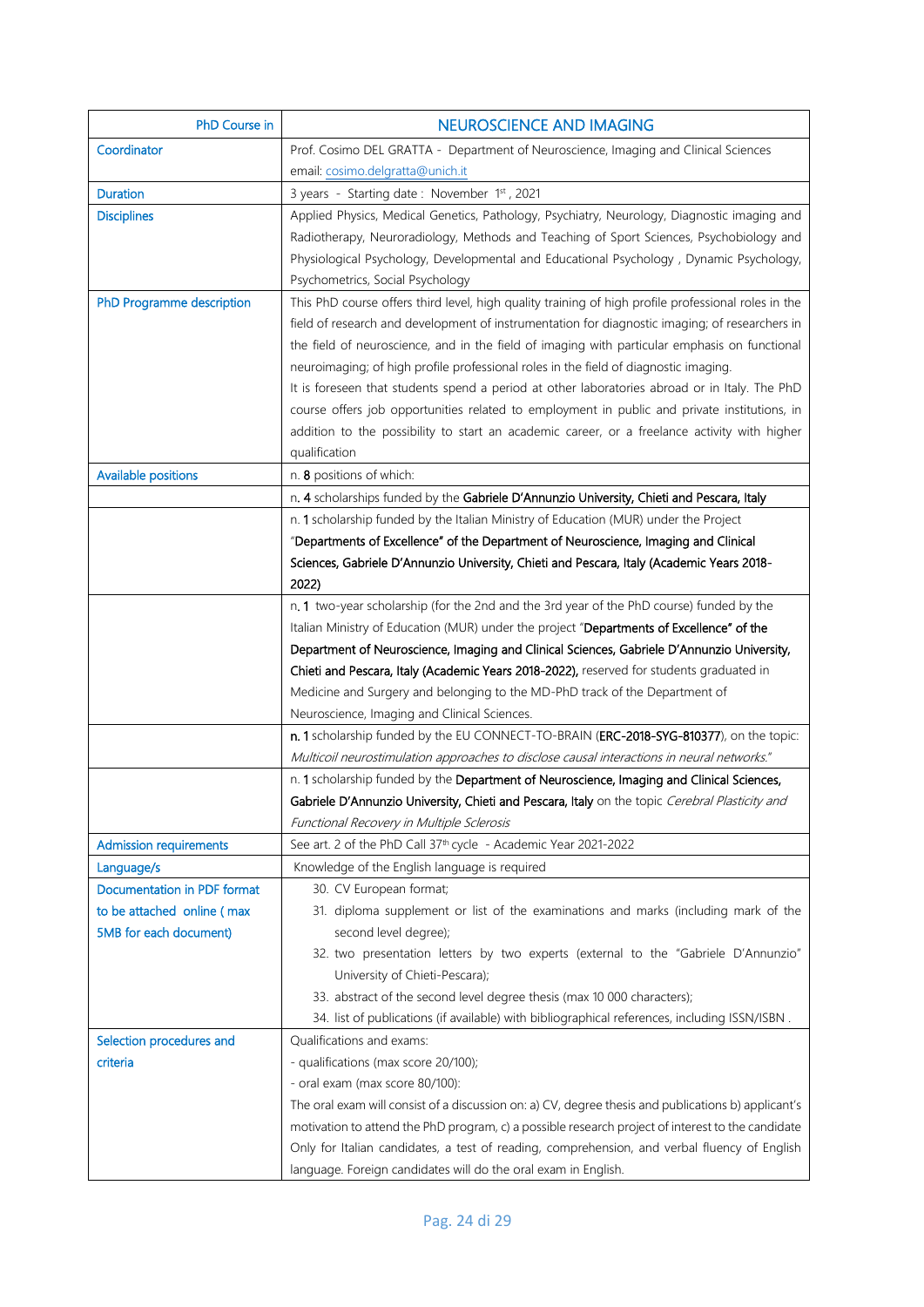|           | The foreign candidates, and foreign-resident Italian candidates, may choose a remote oral           |
|-----------|-----------------------------------------------------------------------------------------------------|
|           | exam. Candidates will be contacted in due time via e-mail by the Admission Committee to             |
|           | define the precise time and date of the interview.                                                  |
|           | Minimum score required for admission: 60/100.                                                       |
| Exam date | The exam will take place the $21st$ of September at 9 AM in the Aula Galileo Galilei, Institute for |
|           | Advanced Biomedical Technologies, situated in the University Campus of Chieti, via Luigi            |
|           | Polacchi 11 – Chieti (for Italian candidates), or on Microsoft Teams for foreign-resident           |
|           | candidates. According to the number of candidates, the oral exams may extend over several           |
|           | days: the calendar, following the alphabetical order of candidates, will be published in            |
|           | advance on the Scuola Superiore (Doctorate School) website.                                         |
|           | https://www.scuolasuperiore.unich.it/bandi-di-concorso                                              |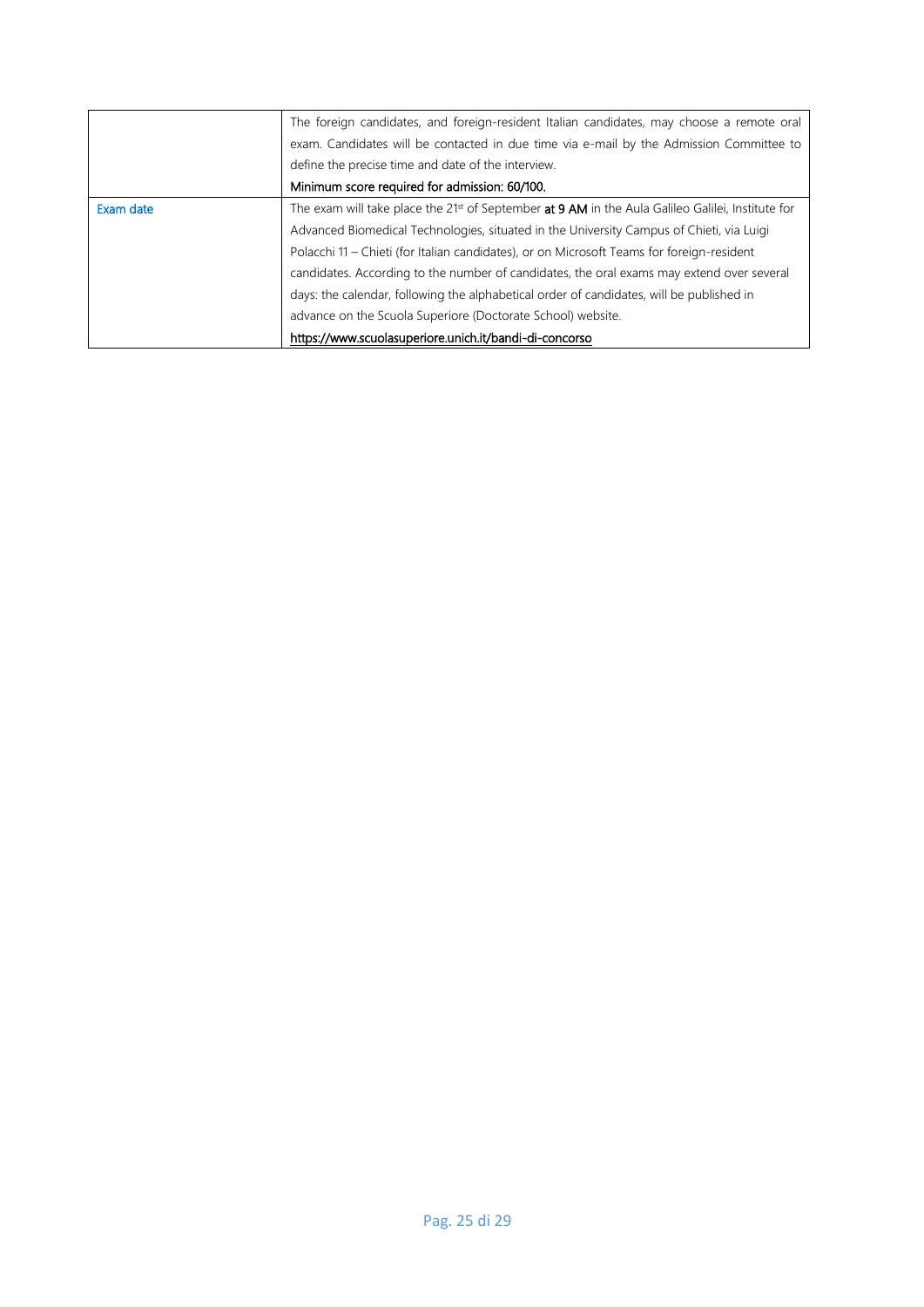| <b>PhD Course in</b>          | SCIENCE AND TECHNOLOGY FOR SUSTAINABLE DEVELOPMENT                                                                                                                                                |
|-------------------------------|---------------------------------------------------------------------------------------------------------------------------------------------------------------------------------------------------|
| Coordinator                   | Prof. Piero Di Carlo - Department of Advanced Technologies in Medicine & Dentistry                                                                                                                |
|                               | email: piero.dicarlo@unich.it                                                                                                                                                                     |
| <b>Duration</b>               | 3 years - Starting date: November 1st, 2021                                                                                                                                                       |
| <b>Disciplines</b>            | Business Administration, Science of Finance, Sociology, Atmospheric Physics, Climatology,                                                                                                         |
|                               | Geophysics, Environmental Technical Physics, Building Technique, Design, Urbanistics,                                                                                                             |
|                               | Odontostomatological Diseases, Applied Biology, Histology, Pharmacology, General And                                                                                                              |
|                               | Inorganic Chemistry, Organic Chemistry.                                                                                                                                                           |
| PhD Programme description     | The main objective of the PhD course in Sciences and Technologies for Sustainable                                                                                                                 |
|                               | Development is to train professional profiles that integrate sustainability skills with the technical                                                                                             |
|                               | abilities required by specific functions, through transdisciplinary training for the acquisition of                                                                                               |
|                               | new skills for the environmental, economic and social aspects of sustainable development in                                                                                                       |
|                               | line with the sDGS of the UN 2030 agenda.                                                                                                                                                         |
|                               | The course is established on the following three lines:                                                                                                                                           |
|                               | 1) Climate, Energy and Urban System focused on education on the basic knowledge of climate                                                                                                        |
|                               | change and increasing pollution and on the research of their impacts on ecosystems and on                                                                                                         |
|                               | the territory. Moreover, energy transition, decarbonisation of the economy, smart cities and                                                                                                      |
|                               | urban planning. Finally, on mitigation and adaptation to climate and environmental changes.                                                                                                       |
|                               | 2) Circular Economy focused on training to accelerate the transition to the circular economy                                                                                                      |
|                               | through the innovation of production models of goods and services of companies, businesses                                                                                                        |
|                               | and local authorities and awareness of responsible consumption.                                                                                                                                   |
|                               | 3) Health and Social Inclusion focused on training on the impact of climate, environmental,                                                                                                       |
|                               | urban and economy changes on human health, migration, community inclusion.                                                                                                                        |
|                               | In the three years, research periods of at least 3 months abroad are required.                                                                                                                    |
| <b>Available positions</b>    | n. 9 places of which:                                                                                                                                                                             |
|                               | n. 3 with scholarships funded by the University                                                                                                                                                   |
|                               | n. 1 position reserved for employees of the LAZZARONI & Company bound on the following                                                                                                            |
|                               | research topic: "Assessing and developing the sustainability of products in the transition to                                                                                                     |
|                               | production process 4.0: from the historical Lazzaroni recipe book to sustainable health biscuits";                                                                                                |
|                               | n. 1 position reserved for employees of the Comune di Pescara bound on the following research                                                                                                     |
|                               | topic: "Climate Change and the Adaptive City.";                                                                                                                                                   |
|                               | n. 1 scholarship co-funded by the University (50%) and the University of Perugia - Department                                                                                                     |
|                               | of Chemistry, Biology and Biotechnology (50%) on the following research topic: "Development                                                                                                       |
|                               | of sustainable technologies for the cultivation of edible and medicinal mushrooms and                                                                                                             |
|                               | enhancement of botanical supply chains, also through the activities of the Giardino dei                                                                                                           |
|                               | Semplici Botanical Garden"                                                                                                                                                                        |
|                               | n. 1 scholarship co-funded by the University (50%) and the Consiglio Nazionale delle Ricerche                                                                                                     |
|                               | - Istituto di Scienze Polari (50%) on the following research topic: " Analysis of the radiation<br>budget and cloud conditions over the Antarctic region through the integration of all available |
|                               |                                                                                                                                                                                                   |
|                               |                                                                                                                                                                                                   |
|                               | measurements, particularly on the ground"                                                                                                                                                         |
|                               | n. 1 scholarship funded by the Cristalfarma SrL on the following research topic: " From the                                                                                                       |
|                               | Giardino dei Semplici to modern rational phytotherapy: Enhancing biodiversity and studying                                                                                                        |
|                               | plant extracts in complex mixtures to innovate phytotherapeutic applications"                                                                                                                     |
|                               | n. 1 position reserved for employees of the Soprintendenza Archeologica, belle arti e                                                                                                             |
|                               | Paesaggio per le Province di Chieti e Pescara bound on the following research topic: " The                                                                                                        |
|                               | Vestina area's cultural heritage in relation to the 2030 Agenda for Sustainable Development                                                                                                       |
|                               | objectives.";                                                                                                                                                                                     |
| <b>Admission requirements</b> | Taking into account the educational objectives of the course, is required a Master degree in                                                                                                      |
|                               | one of the following subjects: Architecture, Design, Urban and Environmental Planning,<br>Biology, Biotechnology; Conservation, Restoration of Architectural and Environmental                    |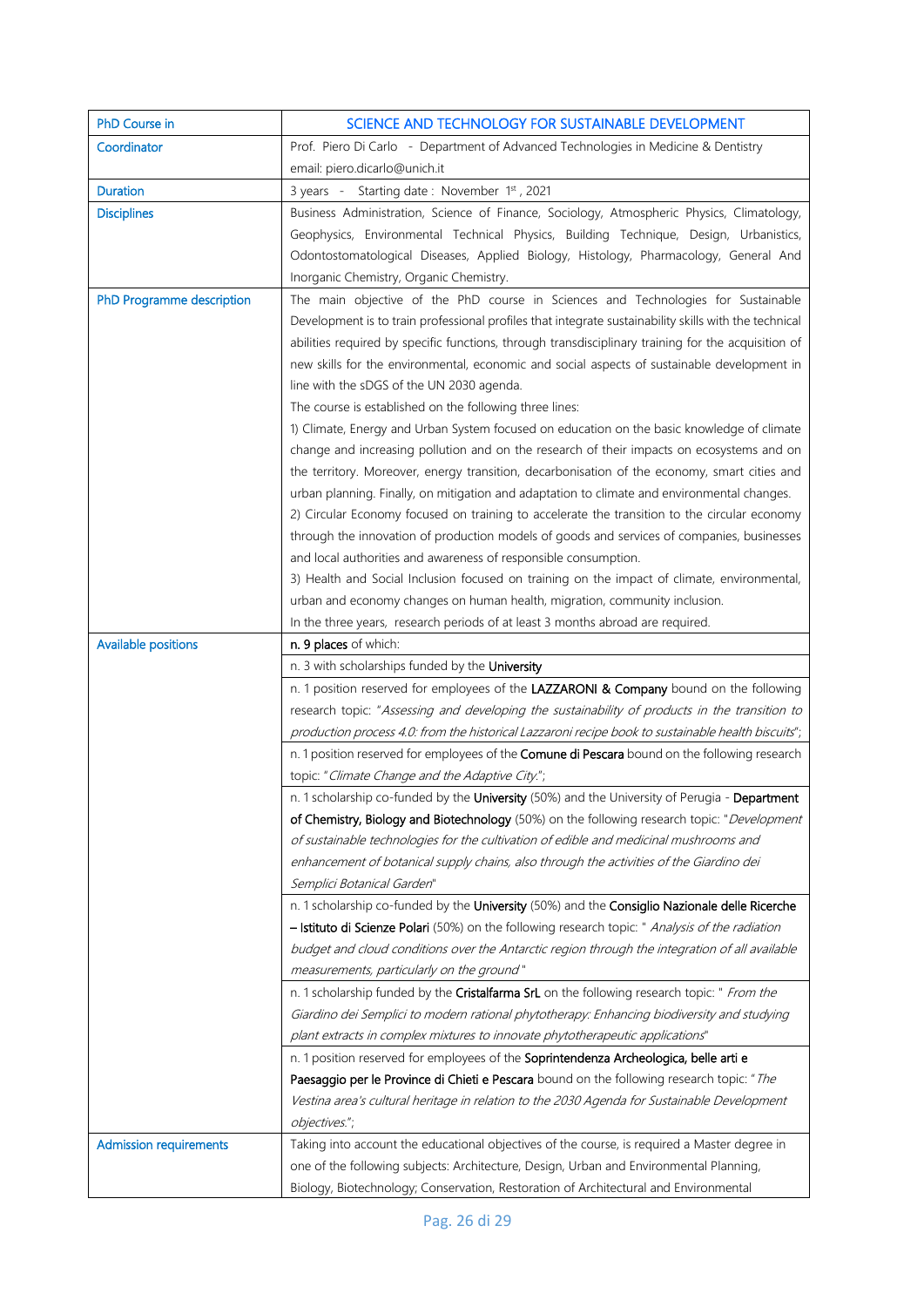|                             | Heritage, Archaeology, History of Art and Antiquity; Pharmacy and Industrial Pharmacy;                  |
|-----------------------------|---------------------------------------------------------------------------------------------------------|
|                             | Finance; Physics; Computer Science; Aerospace Engineering, Biomedical Engineering,                      |
|                             | Chemistry Engineering, Civil Engineering, Building Engineering, Automation,                             |
|                             | Telecommunications, Electrical Engineering, Energy and Nuclear Engineering, Computer                    |
|                             | Science, Environment and Territory Engineering; Languages, Linguistics; Mathematics;                    |
|                             | Medicine and Surgery; Mathematical-Physical Modelling for Engineering; Dentistry and Dental             |
|                             | Prosthetics; Design and Management of Tourism Systems; Materials Science and Engineering;               |
|                             | Chemical Sciences; Economics; Natural Sciences; Human Nutrition Sciences; Food Science and              |
|                             | Technology; Science and Technology of Industrial Chemistry; Geological, Geophysical,                    |
|                             | Environmental and Territorial Sciences; Economic and Business Sciences; Social Service, Social          |
|                             | Policies, Sociology, Social Research and History of Art.                                                |
| Language/s                  | English language knowledge is required                                                                  |
| Documentation in PDF format | 35. CV in European format;                                                                              |
| to be attached online (max  | 36. summary of the degree thesis (up to 10.000 characters);                                             |
| 5MB for each document)      | 37. list of any publication with bibliographic references (e.g. ISSN, ISBN);                            |
|                             | 38. research proposal (up to 10.000 characters);                                                        |
|                             | 39. any certificate of knowledge of foreign languages.                                                  |
| Selection procedures and    | Qualifications and exams:                                                                               |
| criteria                    | - qualifications (max score 30/100);                                                                    |
|                             | - oral exam (max score 70/100):                                                                         |
|                             | it will consist of: a) discussion of the degree thesis (max 10 points); b) assessment of foreign        |
|                             | language knowledge conducted by oral examination, whole or in part in English (max 20 points);          |
|                             | c) discussion of the research proposal, with particular reference to methodological consistency         |
|                             | and motivation (max 40 points).                                                                         |
|                             | Candidates asking for a remote interview will be contacted via e-mail by the Admission                  |
|                             | Committee in order to define date and time of the interview.                                            |
|                             | Minimum score required: 60/100.                                                                         |
| Exam date                   | The oral exam will take place on the 24 <sup>th</sup> of September 2021 at 9:00 a.m.in the Aula A Nuovo |
|                             | Polo Didattico di Medicina basamento - situated in the Campus headquarters of Chieti, Via               |
|                             | dei Vestini, 31 - Chieti. If it will not be possible to carry out the exam in presence due to the       |
|                             | Covid-19 emergency, the exam will be held in remote, indications concerning the chosen                  |
|                             | platform will be specified later.                                                                       |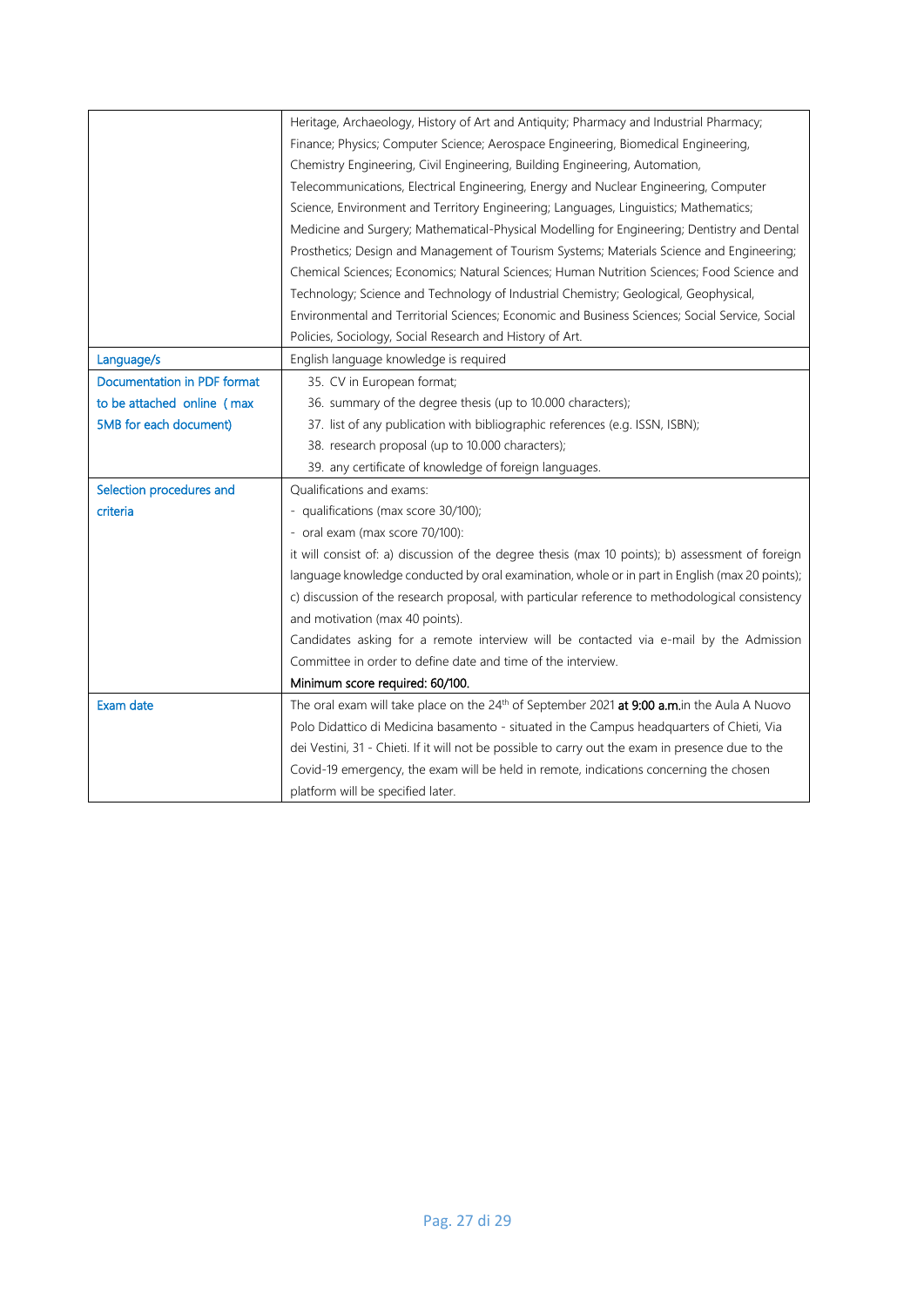| PhD Course in                                                                       | <b>BIOMOLECULAR AND PHARMACEUTICAL SCIENCES</b>                                                                                                                                                                                                                                                                                                                                                                                                                                                                                                                                                                                                                                                                                                                                                                |
|-------------------------------------------------------------------------------------|----------------------------------------------------------------------------------------------------------------------------------------------------------------------------------------------------------------------------------------------------------------------------------------------------------------------------------------------------------------------------------------------------------------------------------------------------------------------------------------------------------------------------------------------------------------------------------------------------------------------------------------------------------------------------------------------------------------------------------------------------------------------------------------------------------------|
| Coordinator                                                                         | Prof. Adriano MOLLICA - Department: Pharmacy                                                                                                                                                                                                                                                                                                                                                                                                                                                                                                                                                                                                                                                                                                                                                                   |
|                                                                                     | email: adriano.mollica@unich.it                                                                                                                                                                                                                                                                                                                                                                                                                                                                                                                                                                                                                                                                                                                                                                                |
| <b>Duration</b>                                                                     | 3 years - Starting date: November 1st, 2021                                                                                                                                                                                                                                                                                                                                                                                                                                                                                                                                                                                                                                                                                                                                                                    |
| <b>Disciplines</b>                                                                  | Analytical chemistry, General and inorganic chemistry, Organic chemistry, Pharmaceutical<br>chemistry, Pharmaceutical and technological applications of chemistry, Biochemistry, Clinical<br>biochemistry and molecular biology, Human anatomy, Medical statistics, Experimental medicine<br>and pathophysiology, Microbiology and clinical microbiology, Oral diseases and dentistry,<br>Medical and biotechnology laboratory techniques, Food sciences and dietetics.                                                                                                                                                                                                                                                                                                                                        |
| PhD Programme description                                                           | The Ph.D. course, which is divided in two curricula, has the objective to prepare young scholars<br>to research in the fields of medicinal chemistry, pharmaceutical sciences and molecular<br>medicine. During the course the following topics will be developed: drug design, synthesis and<br>delivery, active bio-products separation and characterization, studies of molecular mechanisms<br>underlying human pathologies and infections by pathogenic microorganisms. To this end,<br>particular emphasis will be put on the most updated methodologies of molecular, structural<br>and cellular biology, bioinformatics and biostatistics, omic sciences as well as to innovative<br>animal models of human pathologies.<br>A period of mobility abroad of at least six months is strongly encouraged. |
| Curricula                                                                           | Pharmaceutical Sciences and Biotechnologies                                                                                                                                                                                                                                                                                                                                                                                                                                                                                                                                                                                                                                                                                                                                                                    |
|                                                                                     | Molecular Medicine                                                                                                                                                                                                                                                                                                                                                                                                                                                                                                                                                                                                                                                                                                                                                                                             |
| <b>Available positions</b>                                                          | n. 10 places of which:                                                                                                                                                                                                                                                                                                                                                                                                                                                                                                                                                                                                                                                                                                                                                                                         |
|                                                                                     | n. 4 with scholarships funded by the University                                                                                                                                                                                                                                                                                                                                                                                                                                                                                                                                                                                                                                                                                                                                                                |
|                                                                                     | n. 1 position reserved to employees (maintaining their salary) of the Company ITEL<br>TELECOMUNICAZIONI, involved in high qualification activities (industrial Doctorate) on the<br>topic: "Design and process validation of aseptic radiopharmaceuticals".                                                                                                                                                                                                                                                                                                                                                                                                                                                                                                                                                    |
|                                                                                     | n. 3 position reserved to employees (maintaining their salary) of the Company CNR-ISB involved<br>in high qualification activities (industrial Doctorate) on the topic: "Lead compounds from<br>medicinal plants"                                                                                                                                                                                                                                                                                                                                                                                                                                                                                                                                                                                              |
|                                                                                     | n. 1 position reserved to employees (maintaining their salary) of the Company DOMPE'<br>FARMACEUTICI S.p.A., involved in high qualification activities (industrial Doctorate) on the topic:<br>"Development of liquid and solid oral formulations for adults and children of a new chemical<br>entity".                                                                                                                                                                                                                                                                                                                                                                                                                                                                                                        |
|                                                                                     | n. 1 position reserved to employees (maintaining their salary) of the Company ReiThera Srl,<br>involved in high qualification activities (industrial Doctorate) on the topic: "Development and<br>characterization of Adeno-associated viral (AAV) vectors for gene therapy"                                                                                                                                                                                                                                                                                                                                                                                                                                                                                                                                   |
| <b>Admission requirements</b>                                                       | See art. 2 PhD Call 37th cycle - Academic Year 2021/2022.                                                                                                                                                                                                                                                                                                                                                                                                                                                                                                                                                                                                                                                                                                                                                      |
| Languages                                                                           | English knowledge is required                                                                                                                                                                                                                                                                                                                                                                                                                                                                                                                                                                                                                                                                                                                                                                                  |
| Documentation in PDF format<br>to be attached online (max<br>5MB for each document) | 40. CV European format (max 10.000 characters);<br>41. Publications list (including all the bibliographic data, i.e. ISSN; ISBN; DOI);<br>42. Candidate may submit a research proposal (max 10.000 characters);<br>43. Candidate may submit up to two letters of presentation from recognized experts;<br>44. English language certifications (if available);<br>45. diploma supplement or a list of the examinations sustained during the master degree                                                                                                                                                                                                                                                                                                                                                       |
|                                                                                     | with votation, and final votation;                                                                                                                                                                                                                                                                                                                                                                                                                                                                                                                                                                                                                                                                                                                                                                             |
|                                                                                     | 7. A summary of the master degree Thesis (max 10.000 characters).                                                                                                                                                                                                                                                                                                                                                                                                                                                                                                                                                                                                                                                                                                                                              |
| Selection procedures and<br>criteria                                                | Qualifications and exams:<br>- Qualifications (max score 20/100). Among the qualifications the following will be considered:<br>(a) scientific and professional qualifications; (b) Diploma Supplement; (c) letters of presentation<br>(d) English language certifications;<br>- Oral exam (max score 80/100):                                                                                                                                                                                                                                                                                                                                                                                                                                                                                                 |